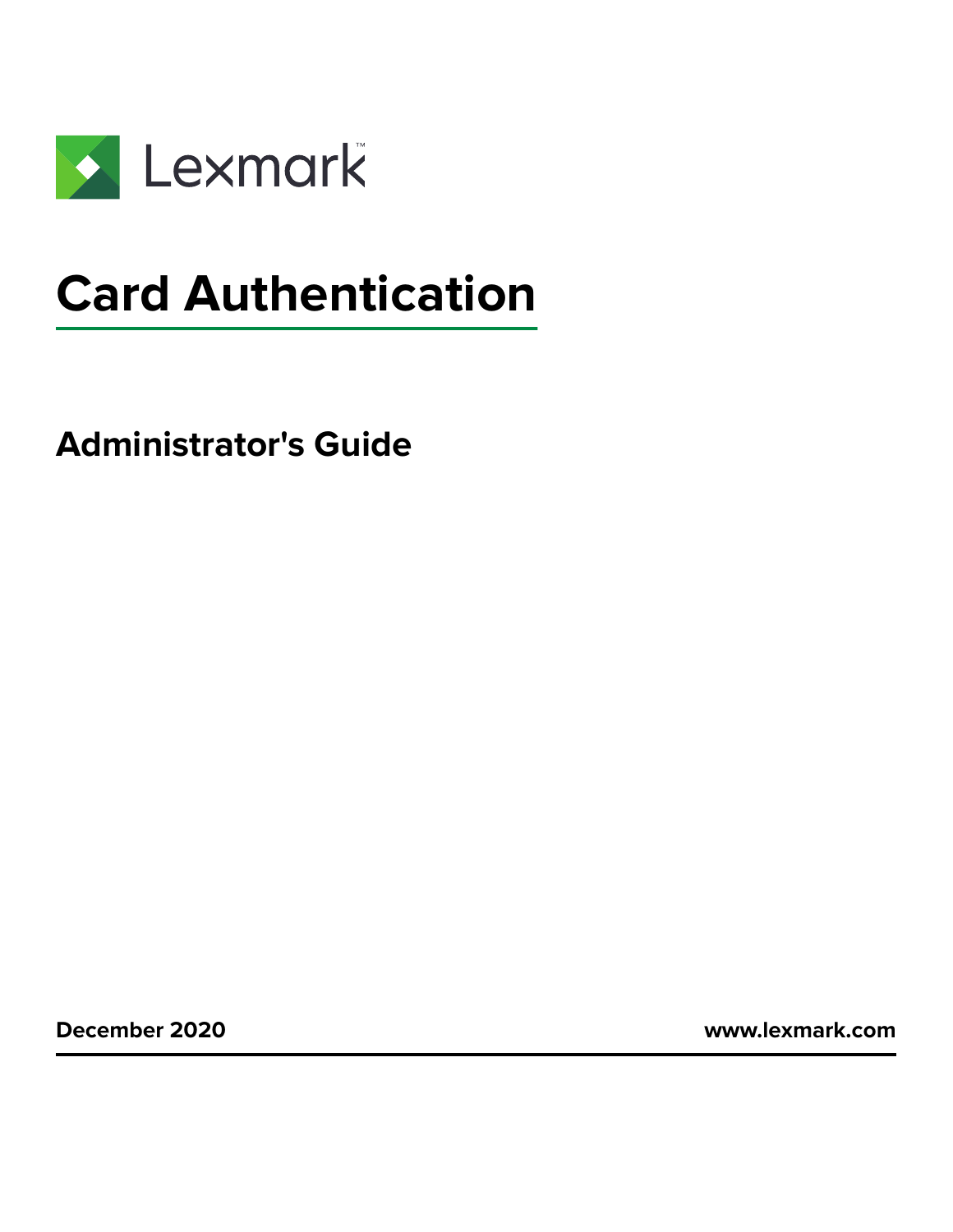# **Contents**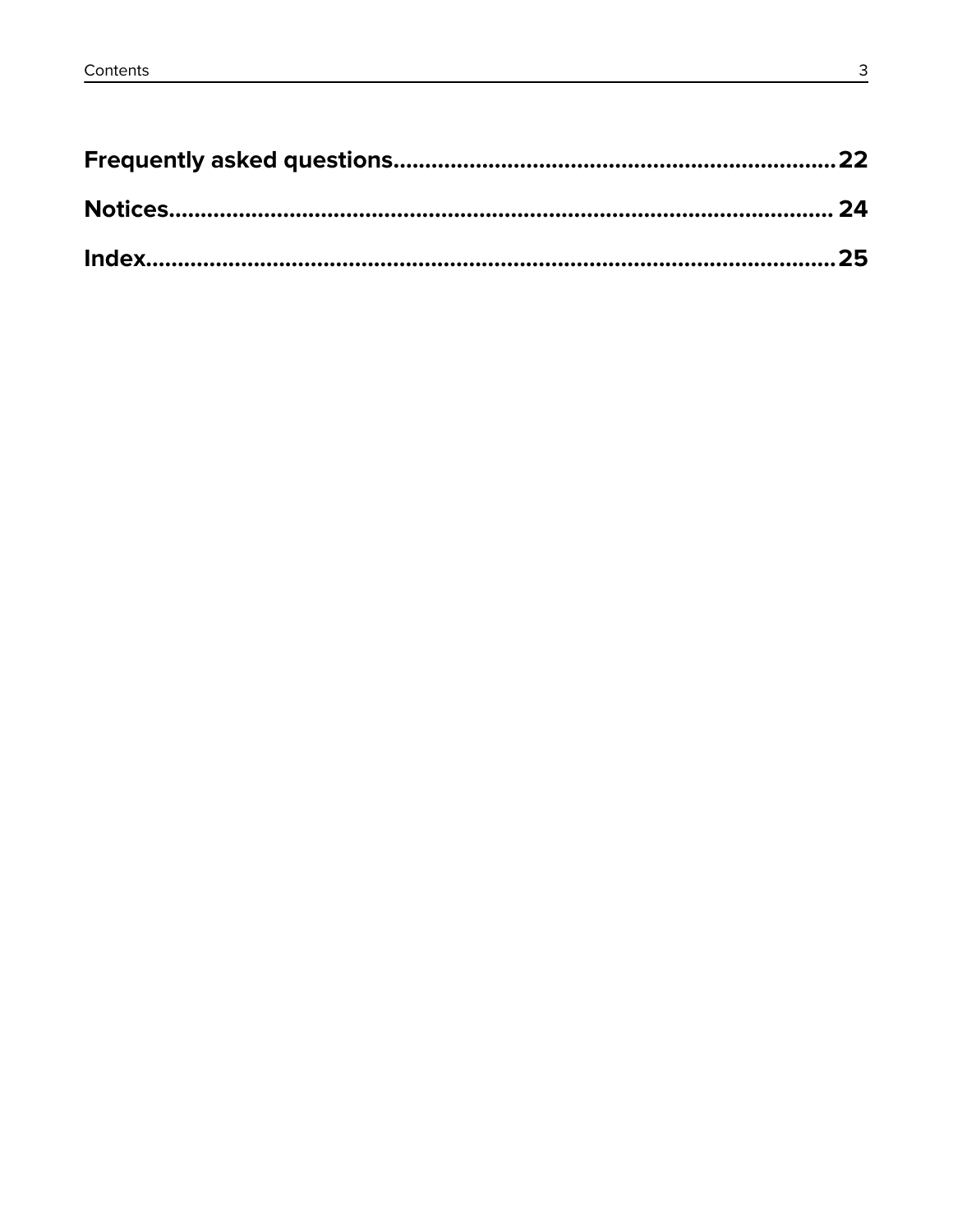# <span id="page-3-0"></span>**Overview**

Use the application to secure access to a printer using a card reader. When users tap in, their credentials are authenticated using either of the following:

**•** A master printer. If the master printer is offline, then a backup printer functions as the master printer until the master becomes online.

**Note:** When setting up the printers, make sure that they are on the same network.

**•** Lightweight Directory Access Protocol (LDAP), LexmarkTM Document Distributor (LDD) servers, or Identity Service Providers, depending on the authentication set by the organization.

This document provides instructions on how to configure, use, and troubleshoot the application.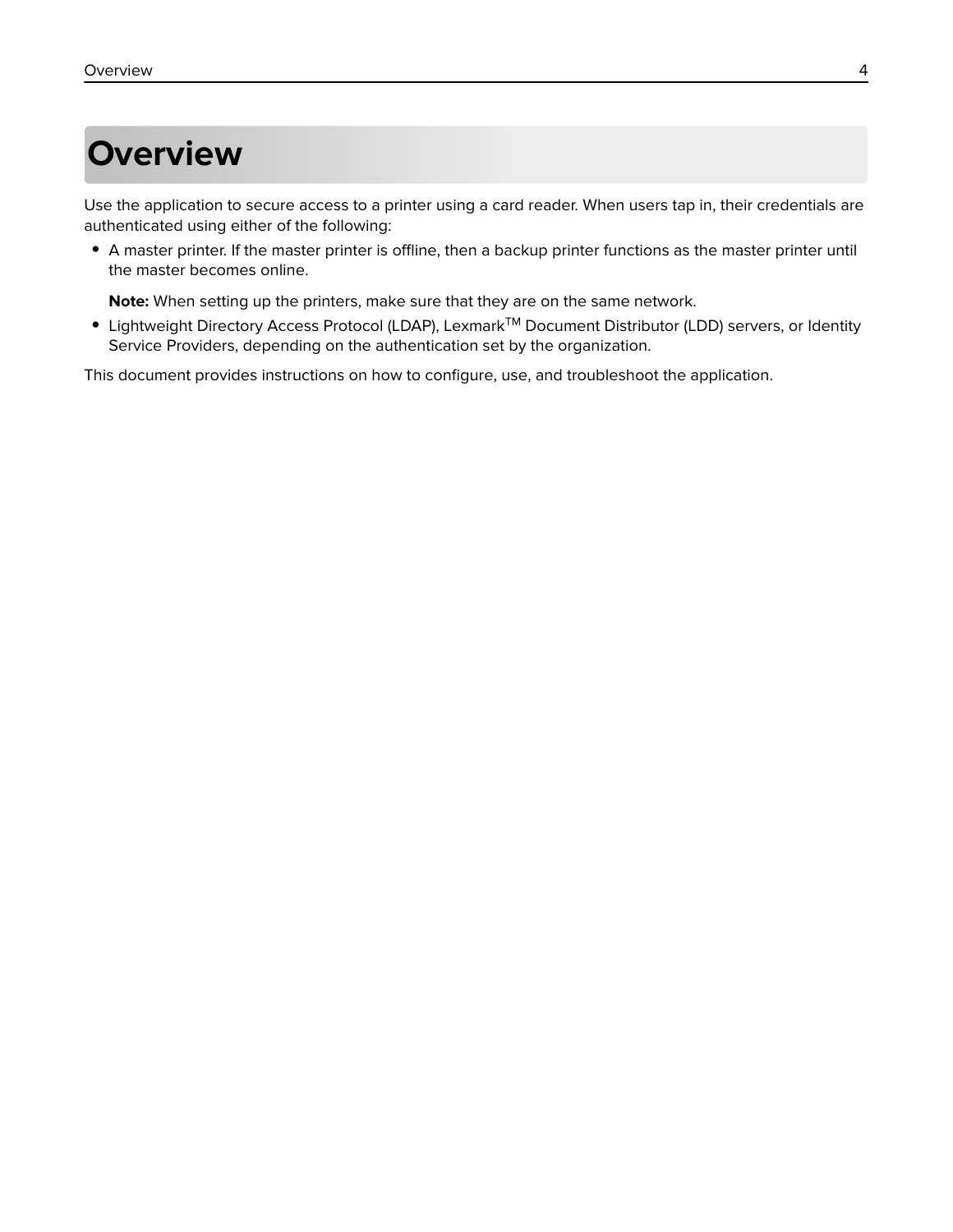# <span id="page-4-0"></span>**Setting up prerequisites**

You may need administrative rights to configure the application.

### **Accessing the Embedded Web Server**

- **1** Obtain the printer IP address. Do either of the following:
	- **•** Locate the IP address on the printer home screen.
	- **•** View the IP address in the TCP/IP section of the Network/Ports menu.
- **2** Open a web browser, and then type the printer IP address.

### **Adding an internal user account**

An internal user account is required when using printer-based authentication.

- **1** From the Embedded Web Server, click **Settings** or **Configuration**.
- **2** Depending on your printer model, do either of the following:
	- **•** Click **Security** > **Security Setup** > **Internal Accounts** > **Add an Internal Account**.
	- **•** Click **Security** > **Edit Security Setups** > **Internal Accounts** > **Add an Internal Account**.
- **3** Enter the account information, and then click **Submit**.
- **4** If necessary, from the Manage Internal Accounts section, type a custom building block name, and then specify the required user credentials.
- **5** Click **Submit**.

### **Setting up groups for internal user accounts**

- **1** From the Embedded Web Server, click **Settings** or **Configuration**.
- **2** Depending on your printer model, do either of the following:
	- **•** Click **Security** > **Security Setup** > **Internal Accounts** > **Setup groups for use with internal accounts**.
	- **•** Click **Security** > **Edit Security Setups** > **Internal Accounts** > **Setup groups for use with internal accounts**.
- **3** Enter a group name, and then click **Add**.
- **4** Add internal accounts to the group.
- **5** Click **Submit**.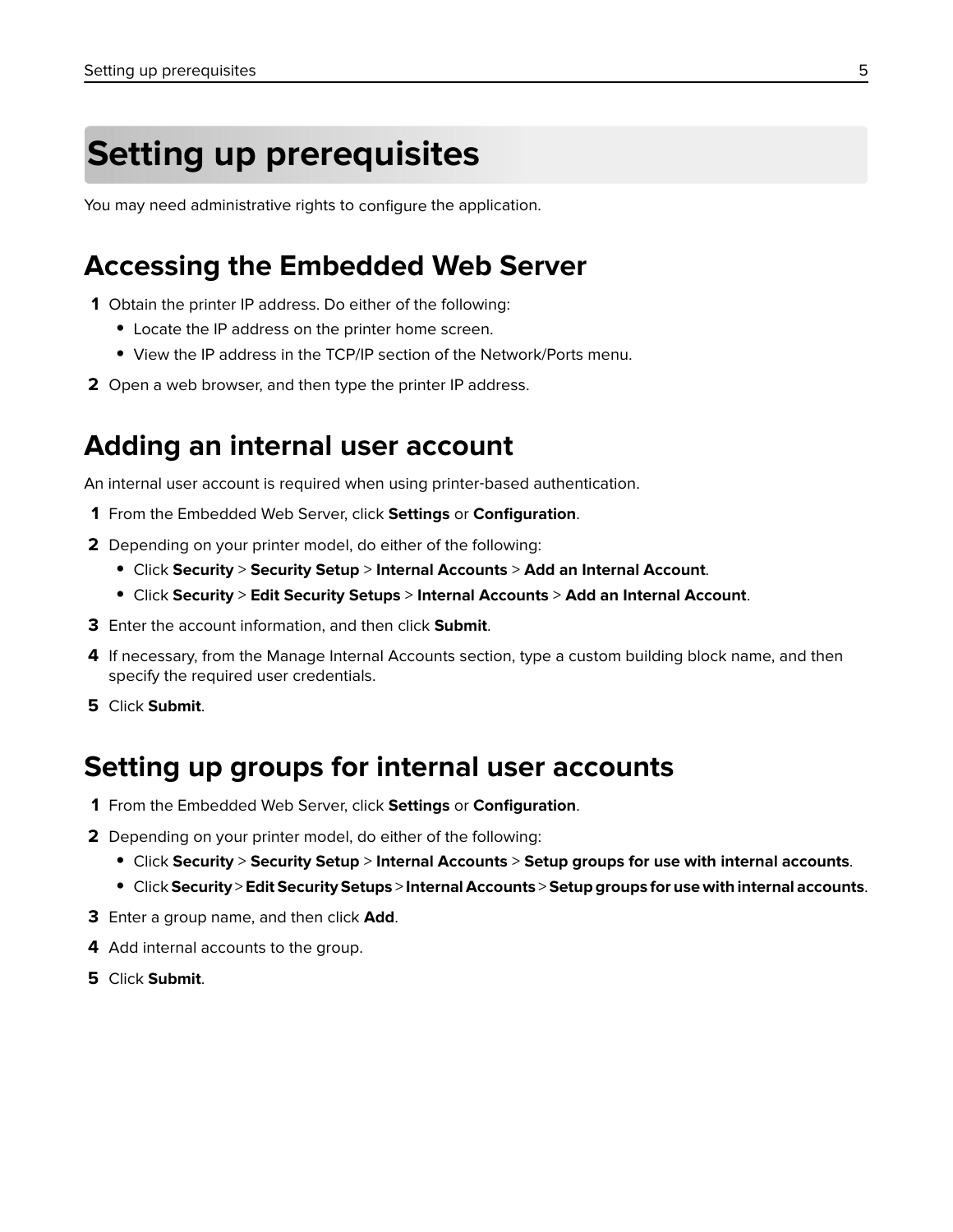## <span id="page-5-0"></span>**Creating a security template**

A security template is composed of security building blocks, such as Internal Accounts, Kerberos, LDAP, LDAP +GSSAPI, and Active Directory. These templates are applied to the access control to secure printer functions and applications.

**1** From the Embedded Web Server, click **Settings** or **Configuration**.

**2** Depending on your printer model, do either of the following:

- **•** Click **Security** > **Security Setup** > **Security Template** > **Add a Security Template**.
- **•** Click **Security** > **Edit Security Setups** > **Security Templates** > **Add a Security Template**.
- **3** Type a security template name, and then select one of the following authentication setups:
	- For printer-based authentication on a standalone setup, select an internal account building block.
	- **•** For printer‑based authentication with Lexmark Print Management (LPM) Serverless Print Release on an Active Directory setup, select an LDAP+GSSAPI building block.
	- **•** For LDAP authentication, select an LDAP building block.

#### **4** Click **Save Template**.

**Note:** To modify an existing security template, click the security template and then add or modify an authorization for the template.

### **Configuring access controls**

**Note:** When using the **Admin Login** feature, make sure that you have configured the security template for internal accounts. For more information, see "Creating a security template" on page 6.

- **1** From the Embedded Web Server, click **Settings** or **Configuration**.
- **2** Depending on your printer model, do either of the following:
	- **•** Click **Security** > **Security Setup** > **Access Controls**.
	- **•** Click **Security** > **Edit Security Setups** > **Access Controls**.
- **3** Click **Device Apps** or **Device Solutions**, and then do the following:
	- **•** Set App 1 or Solution 1 to an internal account or LDAP+GSSAPI or Active Directory security template.
	- **•** Set App 2 or Solution 2 to the application security template.

**Note:** The application security template is the template with CardAuth as the authentication setup. For more information, see "Creating a security template" on page 6.

**•** Set App 3 or Solution 3 to an LDAP security template.

#### **Notes:**

- **•** If LPM Print Release is installed, then set the Print Release access control to the application security template.
- **•** Embedded Solutions Framework (eSF) version 2.x printers need the eSF Security Manager application to configure access control. For a list of these printers, see the Readme file.
- **4** Click **Submit**.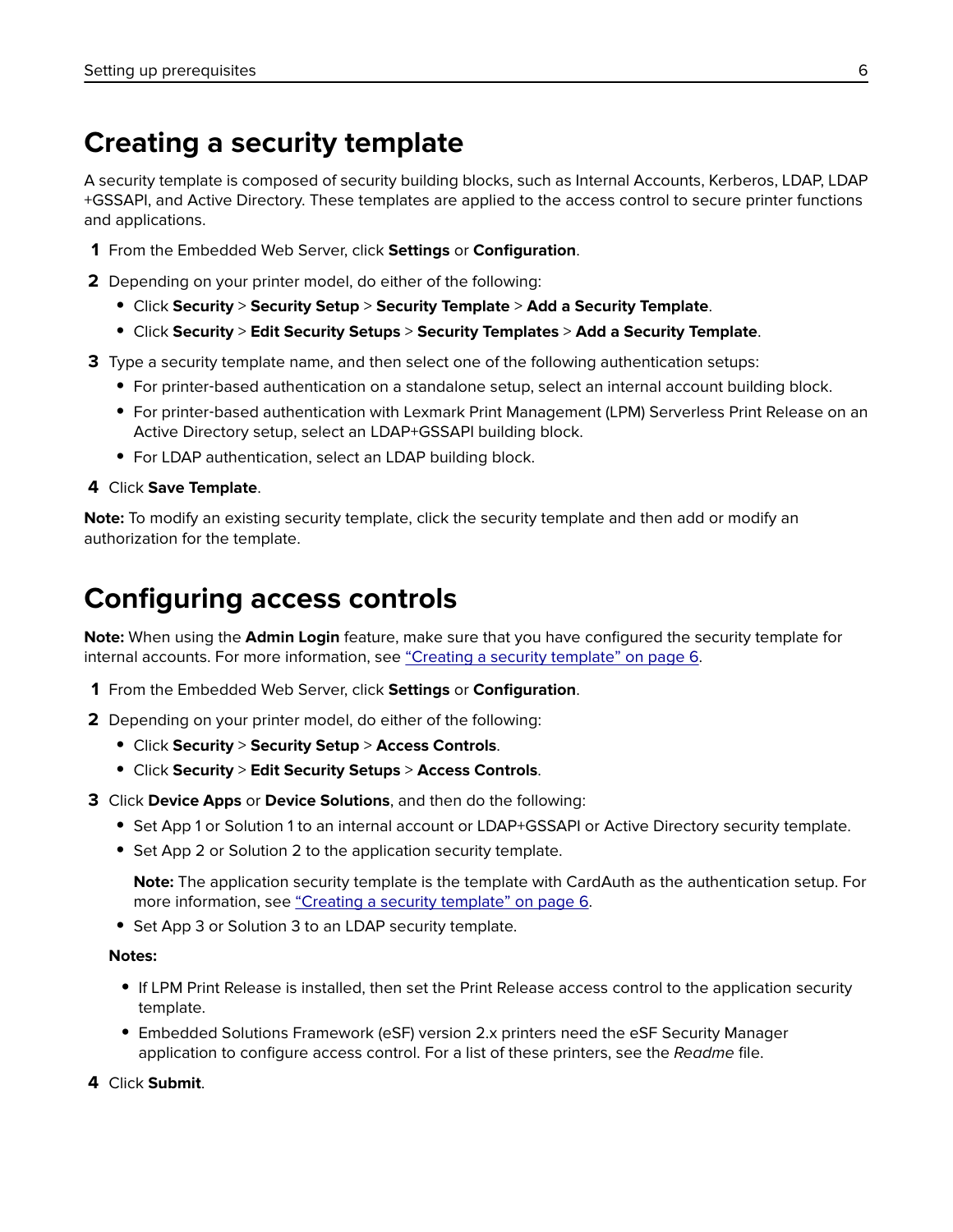# <span id="page-6-0"></span>**Configuring the application**

Before you begin, do the following:

- **•** Disable Background and Idle Screen and any existing authentication application.
- **•** Install the following:
	- **–** Card Authentication installer
	- **–** Card reader driver
	- **–** Card reader
	- **–** eSF Security Manager

**Note:** eSF version 2.x printers need the eSF Security Manager application to configure access control. For a list of these printers, see the Readme file.

### **Accessing the configuration page for the application**

- **1** From the Embedded Web Server, click **Settings** or **Configuration**.
- **2** Depending on your printer model, do one of the following:
	- **•** Click **Apps** > **Apps Management**.
	- **•** Click **Device Solutions** > **Solutions (eSF)**.
	- **•** Click **Embedded Solutions**.
- **3** Click **Card Authentication** > **Configure**.

# **Configuring administrator authentication**

**Note:** When using the **Admin Login** feature, make sure that you have configured the security template for Internal accounts, PIN, and Password. For more information, see ["Creating a security template" on page 6](#page-5-0).

- **1** From the Embedded Web Server, access the configuration page for the application.
- **2** From the User Authentication section, set **Admin Login Access Control** to your preferred login method.

#### **Notes:**

- Make sure that the selected access control is configured with a security template. For more information, see ["Creating a security template" on page 6.](#page-5-0)
- **•** Selecting **Disabled** hides the **Admin Login** option from the printer panel.
- **3** Click **Apply**.

# **Configuring the login screen**

The login screen can be configured to do the following:

- **•** Let users use the copy and fax functions without logging in.
- **•** Let users select the login method to use.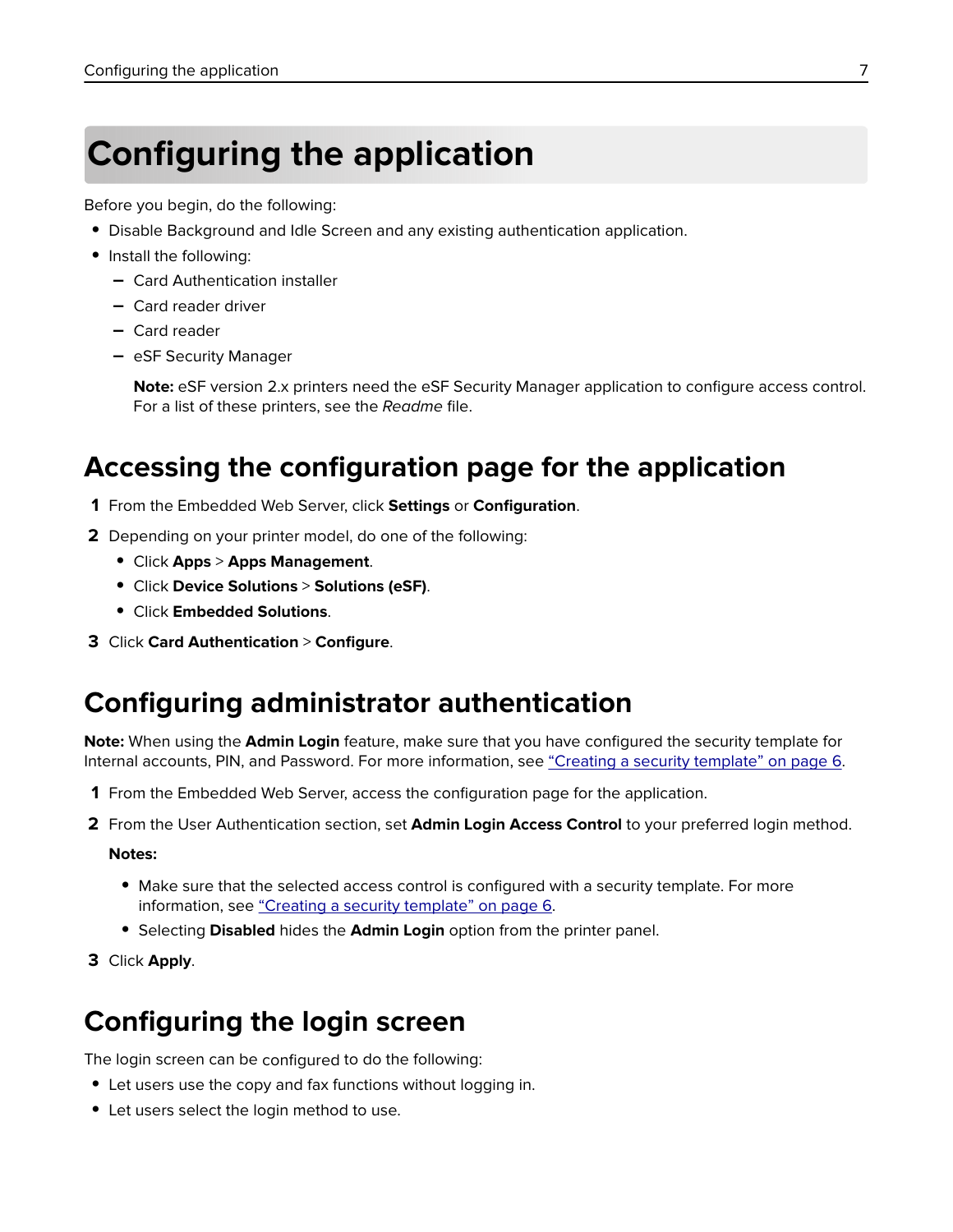- <span id="page-7-0"></span>**•** Add a login screen background and customize the login message.
- **•** Disable the warning when no card reader is attached.
- **1** From the Embedded Web Server, access the configuration page for the application.
- **2** From the Login Screen section, configure the settings.

**Note:** For more information on each setting, see the mouse-over help.

**3** Click **Apply**.

#### **Enabling copy or fax without logging in**

If "Allow Copy without Login" or "Allow Fax without Login" is enabled, then do the following:

- **1** From the Embedded Web Server, click **Settings** or **Configuration**.
- **2** Depending on your printer model, do either of the following:
	- **•** Click **Security** > **Security Setup** > **Access Controls** > **Function Access**.
	- **•** Click **Security** > **Edit Security Setups** > **Access Controls**.
- **3** Set the copy or the fax function to **No Security**.
- **4** Click **Submit**.

## **Printer-based authentication**

Use printer-based authentication when validating users through a master printer.

### **Configuring printer**‑**based user authentication**

Before you begin, make sure that:

- **•** The App 1 or Solution 1 access control is set to an internal account or LDAP+GSSAPI or Active Directory security template.
- **•** The App 2 or Solution 2 access control is set to the application security template.

**Note:** For more information, see ["Configuring access controls" on page 6](#page-5-0).

- **1** From the Embedded Web Server, access the configuration page for the application.
- **2** From the Login Screen section, set Login Method to **Card or Manual Login**.
- **3** From the User Authentication section, do the following:
	- **•** Set Card Validation to **Printer**‑**based**.
	- **•** Set Card Registration Access Control to **App 1** or **Solution 1**.
	- **•** Set Manual Login Access Control to **App 1** or **Solution 1**.
	- **•** Set Session Access Control to **App 2** or **Solution 2**.

#### **Notes:**

- **•** If Card Registration Access Control is set to **None**, then you cannot register your card on the printer.
- **•** Setting Manual Login Access Control to **None** requires only a card to log in even if Login Method is set to **Card or Manual Login**.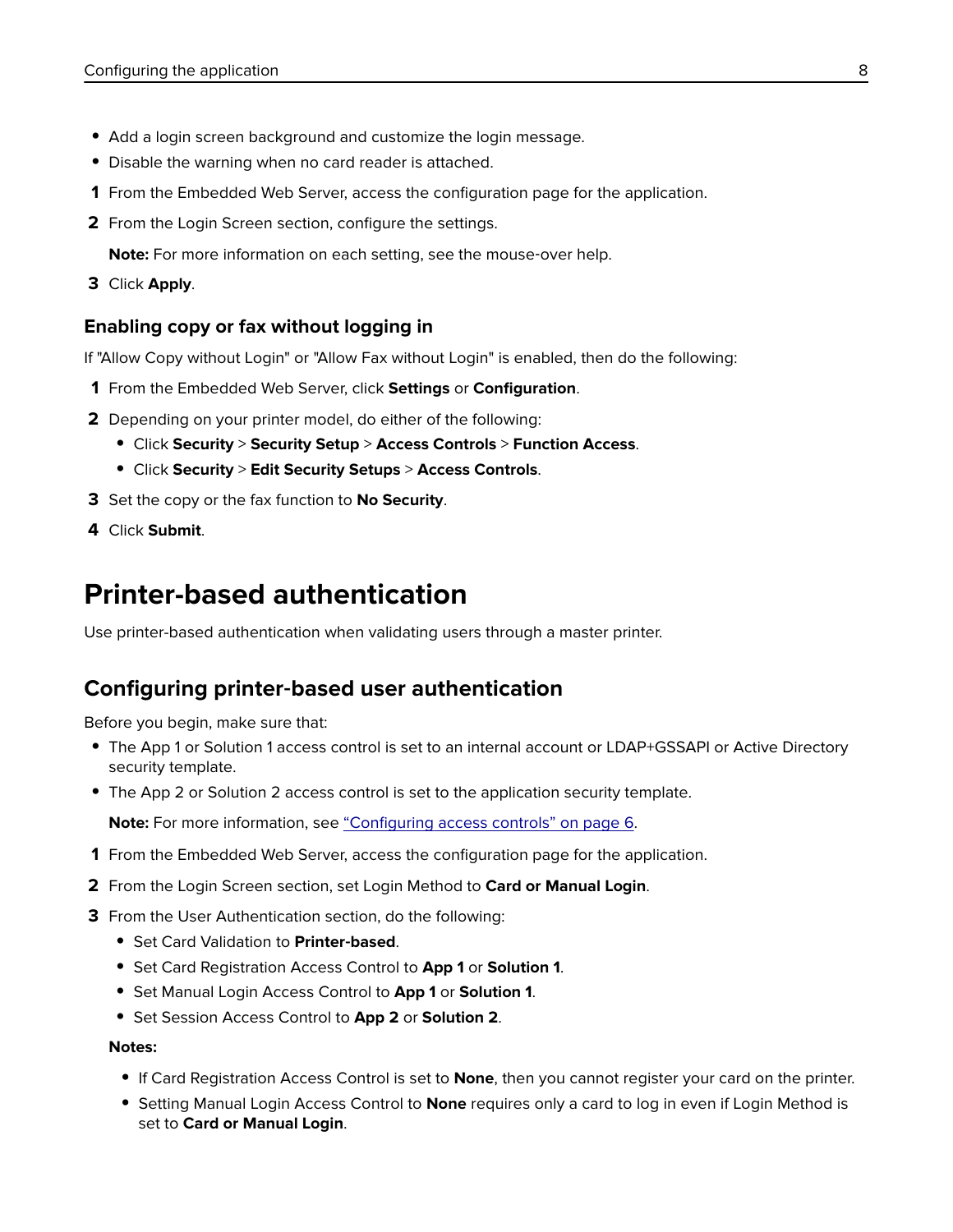- <span id="page-8-0"></span>**•** For more information on each setting, see the mouse-over help.
- **4** Click **Apply**.

### **Setting up the role for the printer**

**Note:** A client printer requires a master printer and a backup printer.

- **1** From the Embedded Web Server, access the configuration page for the application.
- **2** From the Printer-based Card Validation section, select a role for the printer.
	- **• Master**—The printer maintains the list of registered users.
	- **• Backup**—If the master printer is offline, then the backup printer assumes the role of the master until the master printer becomes online.
	- **• Client**—The printer does not store user information. A master or backup printer is required to validate user credentials.

#### **Notes:**

- **•** If you have one printer, then set it as a master printer.
- **•** If you have two printers, then set one as a master printer and the other as a backup printer.
- **•** If you have three or more printers, then set one as master printer, one as backup printer, and the rest as client printers.
- **3** Type the host names or IP addresses of the master printer and the backup printer.

#### **Notes:**

- **•** When setting up a backup printer, the host name or IP address of the master printer is required.
- **•** When setting up client printers, the host names or IP addresses of the master and the backup printers are required.
- **•** Before assigning a client printer to a new master printer, delete it from the old master printer.
- **4** Click **Apply**.

### **Web service authentication**

Use web service authentication when validating users through an LDD server.

#### **Configuring web service user authentication**

Before you begin, make sure that the App 2 or Solution 2 access control is set to the application security template. For more information, see ["Configuring access controls" on page 6.](#page-5-0)

- **1** From the Embedded Web Server, access the configuration page for the application.
- **2** From the Login Screen section, set Login Method to **Card or Manual Login**.
- **3** From the User Authentication section, do the following:
	- **•** Set Card Validation to **Web Service**.
	- **•** Set Card Registration Access Control and Manual Login Access Control to your preferred access control.
	- **•** Set Session Access Control to **App 2** or **Solution 2**.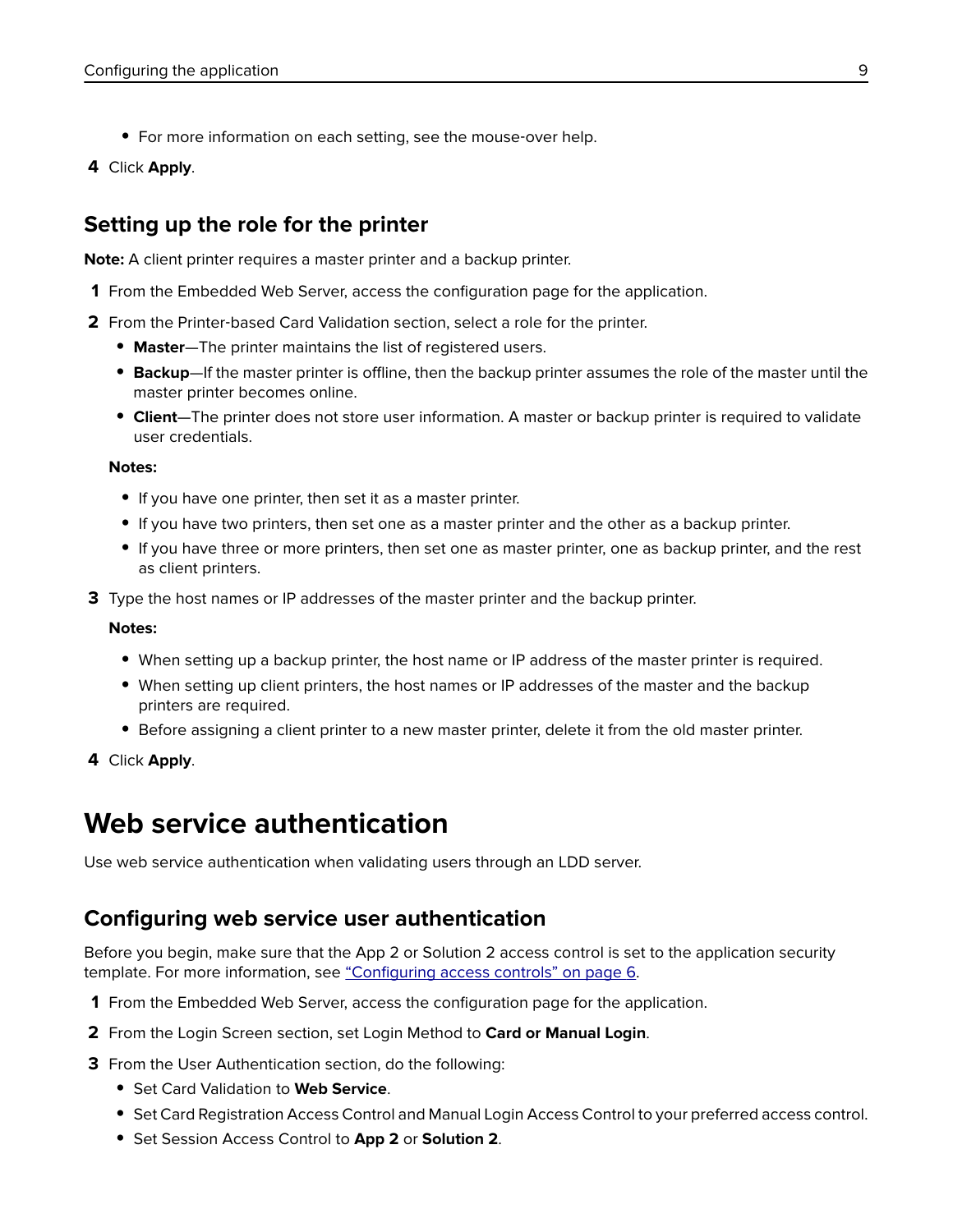#### <span id="page-9-0"></span>**Notes:**

- **•** If Card Registration Access Control is set to **None**, then you cannot register your card on the printer.
- **•** Setting Manual Login Access Control to **None** requires only a card to log in even if Login Method is set to **Card or Manual Login**.
- For more information on each setting, see the mouse-over help.
- **4** Select **Verify Certificate** to validate all connections to the server. If Verify Certificate is not selected, then CA will not be validated.

**Note:** The Verify Certificate setting is applicable only to Identity Service and Web Service validation.

**5** In the Verification Mode menu, select either **chain** or **peer**.

**Note:** The default value is chain.

- **6** Upload the server SSL certificate to connect securely to the server.
- **7** In the CheckHosts field, type the additional host names (other than the default server URL) to verify the entries in the certificate. Use commas to separate multiple host names.

**Note:** By default, that white list contains just the server URL. Type additional host names in the CheckHosts field to include them in the white list.

**8** Click **Apply**.

### **Configuring web service settings**

- **1** From the Embedded Web Server, access the configuration page for the application.
- **2** From the Web Service Settings section, configure the settings.

**Note:** For more information on each setting, see the mouse-over help.

**3** Click **Apply**.

# **Identity Service authentication**

Use Identity Service authentication when validating users through an Identity Service server, such as the LPM Software as a Service (SaaS) server.

### **Configuring Identity Service user authentication**

Before you begin, make sure that the App 2 or Solution 2 access control is set to the application security template. For more information, see ["Configuring access controls" on page 6.](#page-5-0)

- **1** From the Embedded Web Server, access the configuration page for the application.
- **2** From the Login Screen section, set Login Method to **Card or Manual Login**.
- **3** From the User Authentication section, do the following:
	- **•** Set Card Validation to **Identity Service**.
	- **•** Set Card Registration Access Control to **Identity Service**.
	- **•** Set Manual Login Access Control to **Identity Service**.
	- **•** Set Session Access Control to **App 2** or **Solution 2**.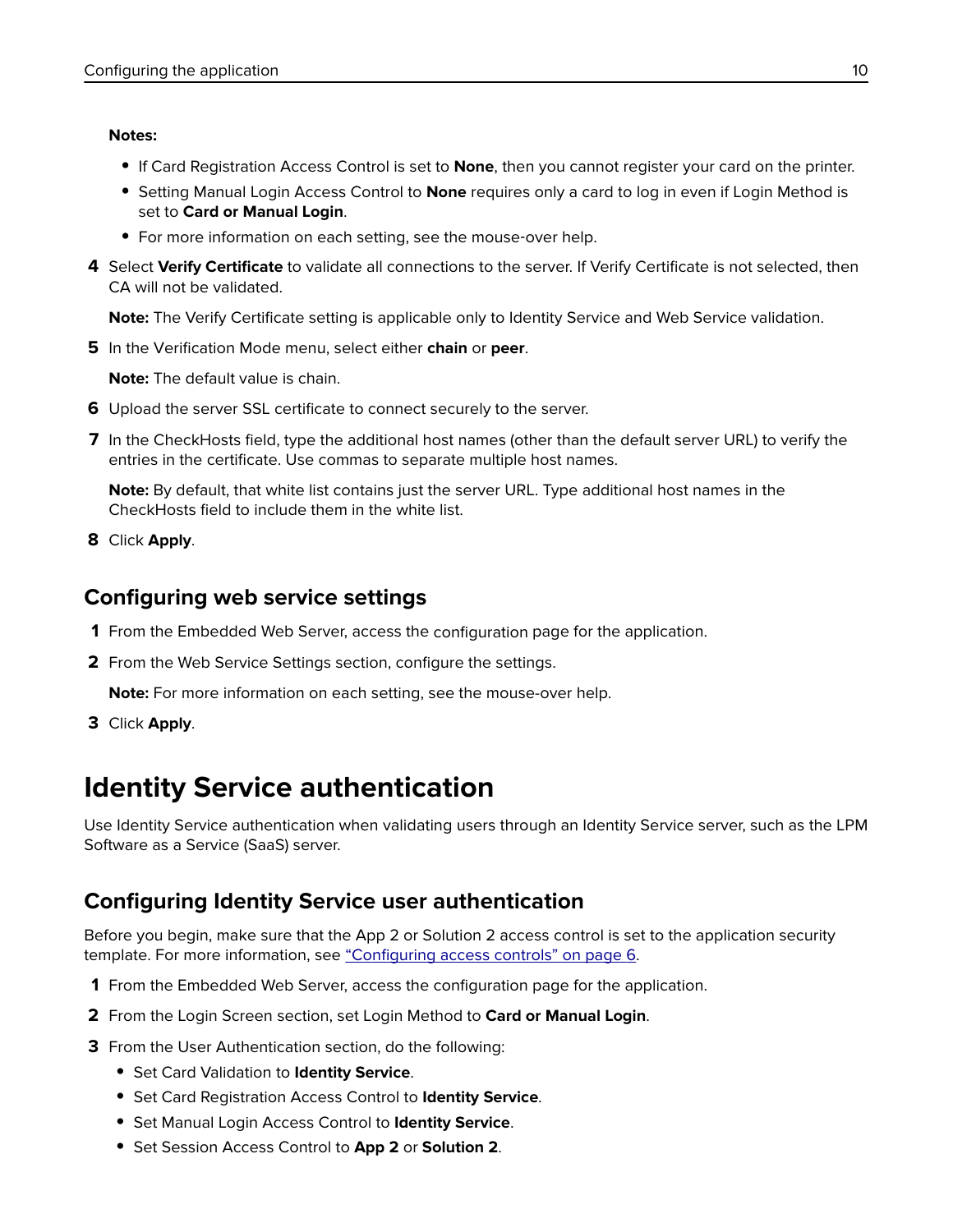#### <span id="page-10-0"></span>**Notes:**

- **•** If Card Registration Access Control is set to **None**, then you cannot register your card on the printer.
- **•** Setting Manual Login Access Control to **None** requires only a card to log in even if Login Method is set to **Card or Manual Login**.
- For more information on each setting, see the mouse-over help.
- **4** Select **Verify Certificate** to validate all connections to the server. If Verify Certificate is not selected, then CA will not be validated.

**Note:** The Verify Certificate setting is applicable only to Identity Service and Web Service validation.

**5** In the Verification Mode menu, select either **chain** or **peer**.

**Note:** The default value is chain.

- **6** Upload the server SSL certificate to connect securely to the server.
- **7** In the CheckHosts field, type the additional host names (other than the default server URL) to verify the entries in the certificate. Use commas to separate multiple host names.

**Note:** By default, that white list contains just the server URL. Type additional host names in the CheckHosts field to include them in the white list.

**8** Click **Apply**.

#### **Configuring Identity Service settings**

- **1** From the Embedded Web Server, access the configuration page for the application.
- **2** If necessary, from the Identity Service Settings section, select **Enable Idle Screen**.

**Note:** eSF version 2.x printers need the eSF Security Manager application when **Enable Idle Screen** is disabled. For a list of these printers, see the Readme file.

- **3** Type the host name or IP address of the Identity Service Provider.
- **4** If necessary, type the host name or IP address of the Badge Service Provider.
- **5** Upload the server SSL certificate to connect securely to the server.
- **6** If you have a Client ID and Client Secret from the Identity Service Provider, then type the information in their corresponding fields.
- **7** Set the application access policy.
	- **• Continue**—Continue using the printer even if connecting to the Identity Service server fails.
	- **• Fail**—Go back to the login screen if connecting to the Identity Service server fails.
- **8** To allow users to log in to the printer using a separate service account, select **Use Service Account**, and then enter the service account credentials.
- **9** Click **Apply**.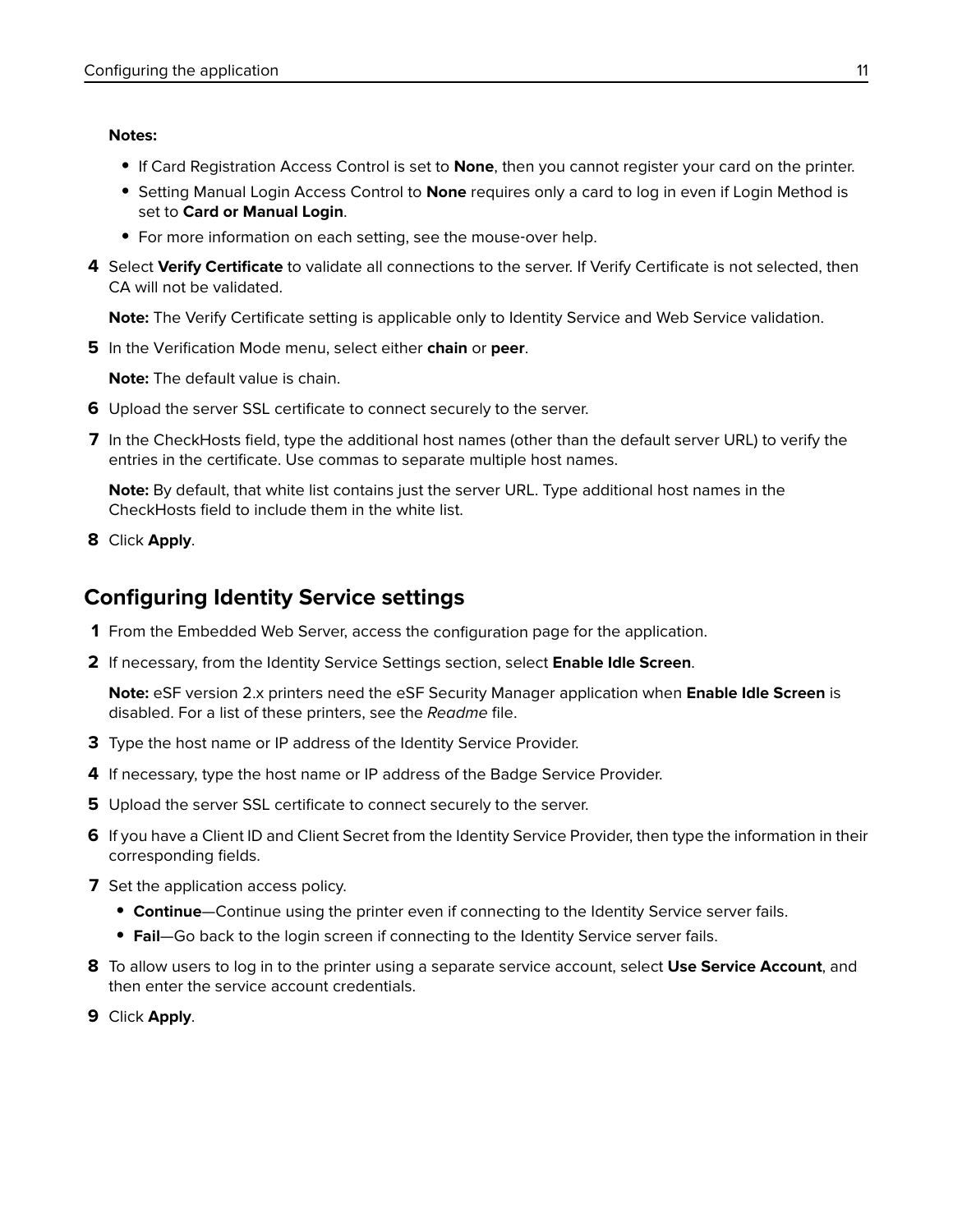## <span id="page-11-0"></span>**PIN authentication**

### **Configuring PIN user authentication**

Before you begin, make sure that the App 2 or Solution 2 access control is set to the application security template. For more information, see ["Configuring access controls" on page 6.](#page-5-0)

- **1** From the Embedded Web Server, access the configuration page for the application.
- **2** From the Login Screen section, set Login Method to an option that supports PIN authentication.
- **3** From the User Authentication section, do the following:
	- **•** Set Card Validation to your preferred authentication method.
	- **•** Set Card Registration Access Control to your preferred access control.
	- **•** Set PIN Access Control to **App 1** or **Solution 1**.
	- **•** Set Manual Login Access Control to your preferred access control.
	- **•** Set Session Access Control to **App 2** or **Solution 2**.

#### **Notes:**

- **•** If PIN Access Control is set to **None**, then you cannot register your PIN on the printer.
- **•** For more information on each setting, see the mouse-over help.
- **4** Click **Apply**.

### **Configuring PIN settings**

- **1** From the Embedded Web Server, access the configuration page for the application.
- **2** From the PIN Settings section, in the Required Credentials menu, select a login method.
	- **•** Userid and PIN—Requires a user name and PIN for authentication.
	- **•** PIN only—Requires a PIN for authentication.
- **3** Type the web server address, and then select the minimum PIN length.
- **4** Type the invalid PIN error messages.
- **5** Click **Apply**.

# **LDAP authentication**

Use LDAP authentication when validating users through an LDAP server.

### **Configuring LDAP user authentication**

Before you begin, make sure that:

- **•** The App 2 or Solution 2 access control is set to the application security template.
- **•** The App 3 or Solution 3 access control is set to an LDAP security template.

**Note:** For more information, see ["Configuring access controls" on page 6](#page-5-0).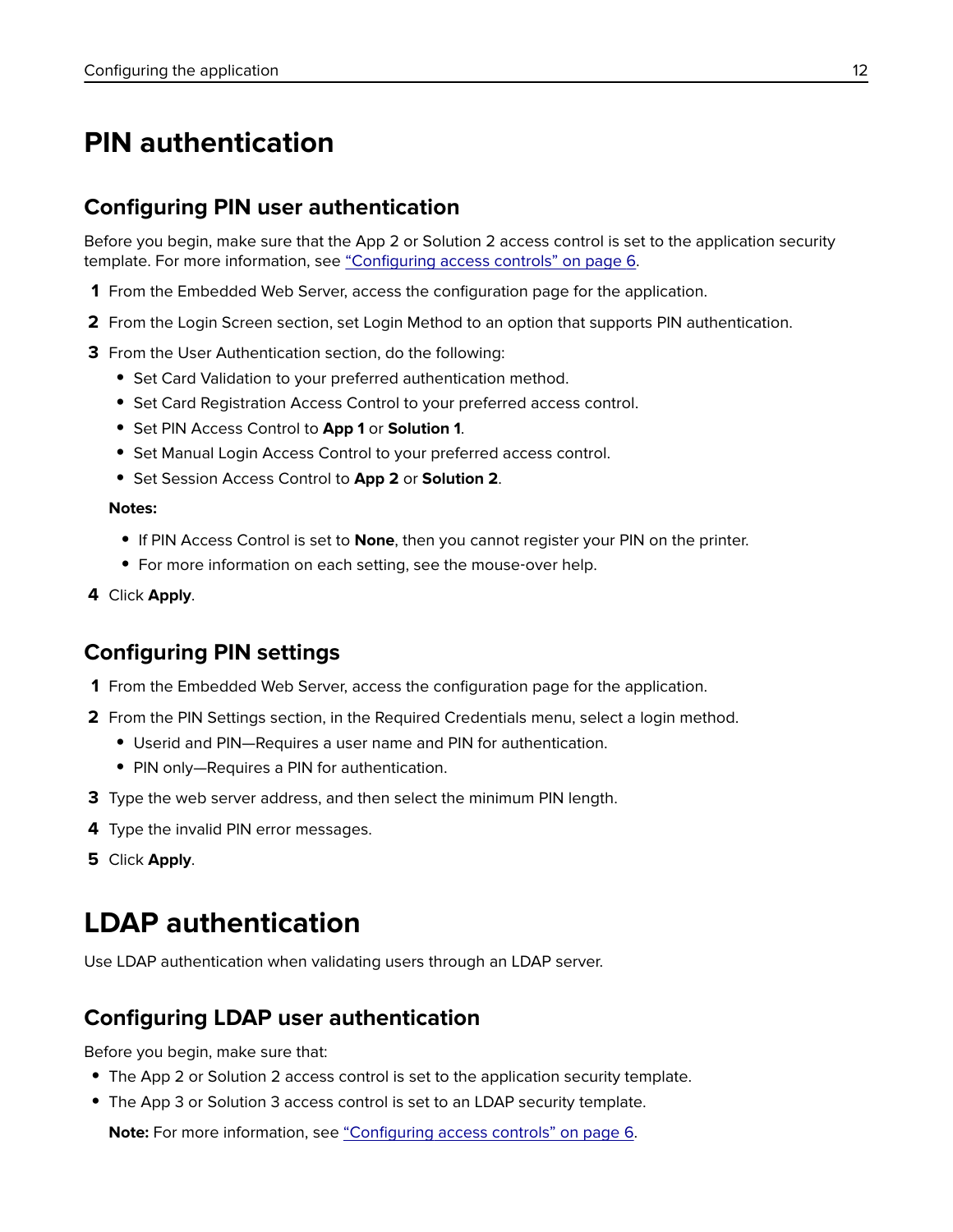- <span id="page-12-0"></span>**1** From the Embedded Web Server, access the configuration page for the application.
- **2** From the Login Screen section, set Login Method to **Card or Manual Login**.
- **3** From the User Authentication section, do the following:
	- **•** Set Card Validation to **LDAP**.
	- **•** Set the Card Registration Access Control to **App 3** or **Solution 3**.
	- **•** Set Manual Login Access Control to **App 3** or **Solution 3**.
	- **•** Set Session Access Control to **App 2** or **Solution 2**.

#### **Notes:**

- **•** If Card Registration Access Control is set to **None**, then you cannot register your card on the printer.
- **•** Setting Manual Login Access Control to **None** requires only a card to log in even if Login Method is set to **Card or Manual Login**.
- For more information on each setting, see the mouse-over help.
- **4** Click **Apply**.

### **Configuring LDAP settings**

- **1** From the Embedded Web Server, access the configuration page for the application.
- **2** From the LDAP Settings section, configure the settings.

#### **Notes:**

- **•** If **Use Address Book** is selected, then the application uses the LDAP settings that are already configured in the printer network accounts.
- **•** For more information on each setting, see the mouse‑over help.
- **3** Click **Apply**.

## **Setting application preferences**

- **1** From the Embedded Web Server, access the configuration page for the application.
- **2** Do one or more of the following:
	- **•** To customize the printer home screen, configure the home screen settings.
	- **•** To show registration messages, from the Advanced Settings section, select **Show Registration Intro Message** and **Show Registration Finished Message**.
	- **•** To hear a beep after a successful login, from the Advanced Settings section, select **Enable Beep for Successful Login**, and then adjust the beep frequency.
	- **•** To use a profile after a successful login, from the Advanced Settings section, in the Login Profile field, type a profile name.

**Note:** For more information on each setting, see the mouse-over help.

**3** Click **Apply**.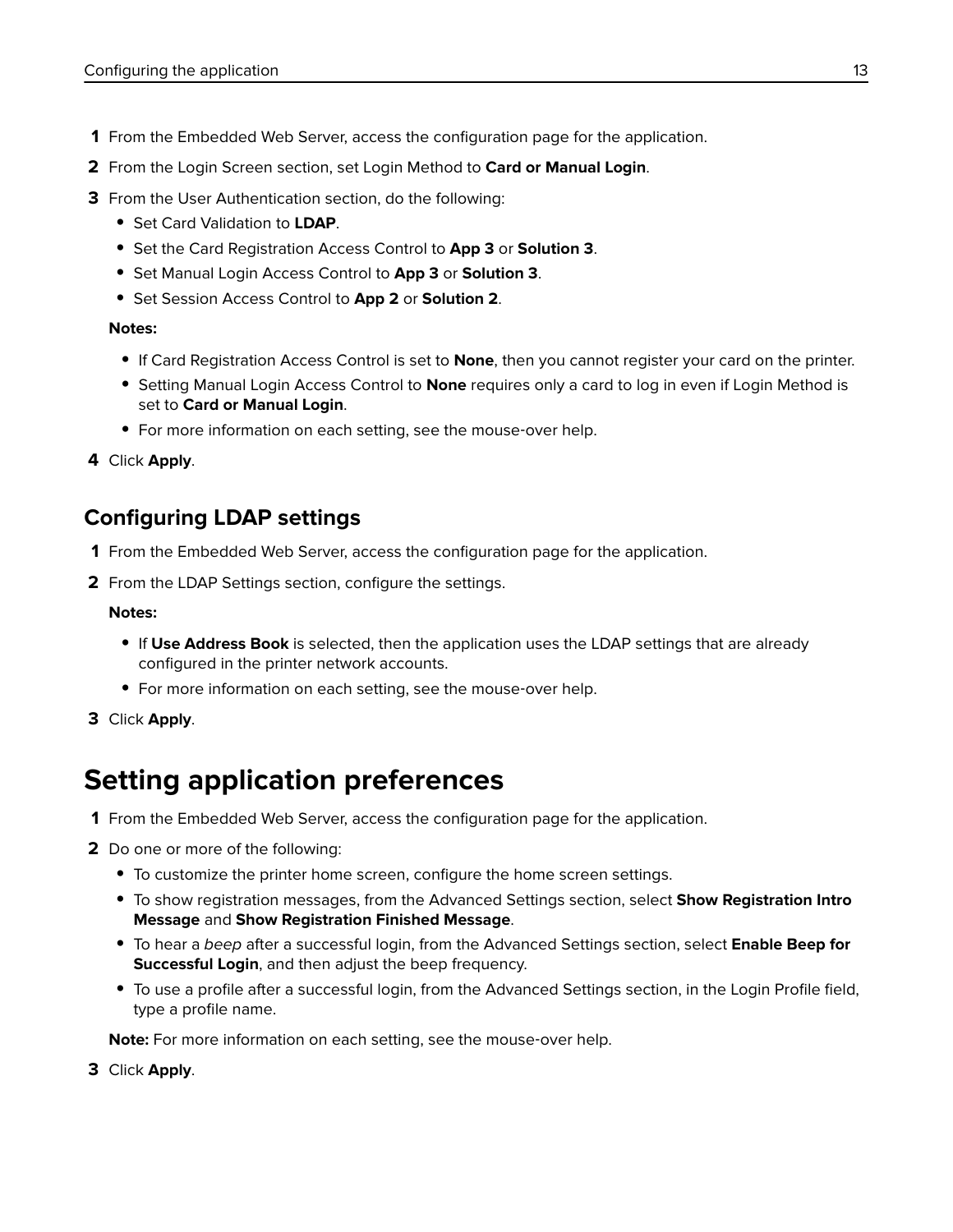#### <span id="page-13-0"></span>**Viewing available profiles**

- **1** From the Embedded Web Server, click **Settings** or **Configuration**.
- **2** Click **Manage Shortcuts** > **Manage Profile Shortcuts**.

# **Showing realms for user accounts**

The Use Selected Realm feature is applicable only if the login methods for card registration and manual login are Kerberos, Active Directory, or LDAP+GSSAPI. This feature is also applicable only if card validation is set to Web Service or Printer-based.

For card registration, if this feature is enabled, then the badge ID that is registered is in username@realm format.

For manual login, if this feature is enabled, then the user name shown in the printer control panel is in username@realm format.

These settings do not apply to PIN login and PIN registration.

To enable this feature, do the following:

- **1** From the Embedded Web Server, access the configuration page for the application.
- **2** From the Advanced Settings section, select **Use Selected Realm**.
- **3** Click **Apply**.

# **Exporting or importing a configuration file**

- **1** From the Embedded Web Server, access the configuration page for the application.
- **2** Export or import the configuration file.

#### **Notes:**

- **•** If a **JVM Out of Memory** error occurs, then repeat the export process until the configuration file is saved.
- **•** If a timeout occurs and a blank screen appears, then refresh the web browser, and then click **Apply**.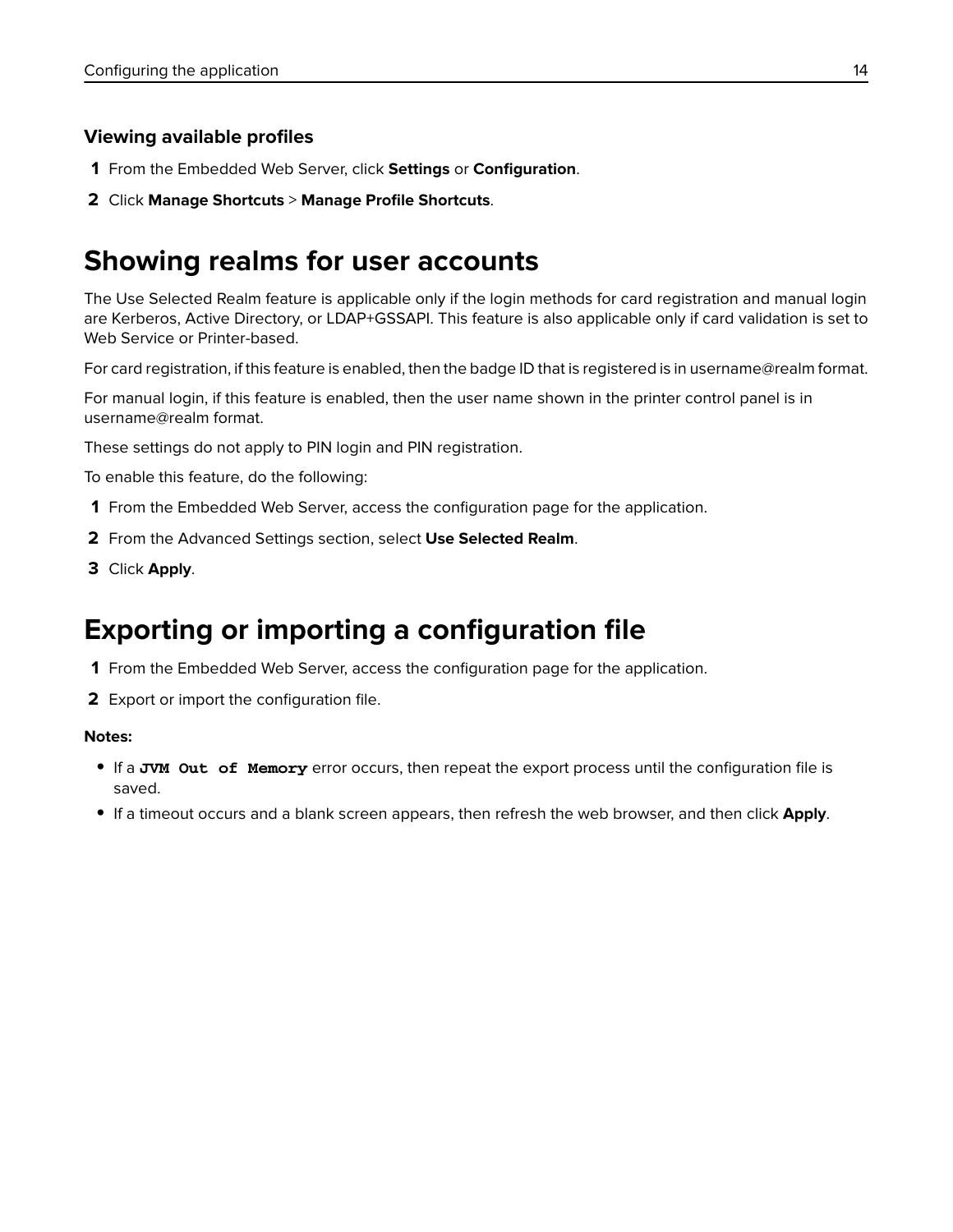# <span id="page-14-0"></span>**Managing the application**

**Note:** The status page for the application is available only when using printer-based authentication.

## **Accessing the status page for the application**

Use the status page to monitor printer activity.

- **1** From the Embedded Web Server, click **Applications** > **Card Authentication**.
- **2** Note the following information:
	- **• Status**—Shows the activity status of the printer.
		- **– Not Configured**—The printer has not been configured.
		- **– Offline**—No printer activity or communication is performed.
		- **– Online**—The printer is active.
	- **• Uptime**—Indicates how long the application has been running.
	- **• (this printer)**—The current printer.
	- **• Last Activity**—The last activity of the master printer.
	- **• Number of Users**—The total number of registered users.
	- **• Registration Status**—Indicates whether the printer is offline or online.
	- **• Last Sync with Master**—The last time that the backup printer updated with the master printer.
	- **• Last Contact with Master**—The last time that the backup printer communicated with the master printer.
	- **• Last Sync as Master**—The last time that the backup printer functioned as the master printer.
	- **• Last Activity as Master**—The last activity of the backup printer functioning as master printer.
	- **• Duration as Master**—Indicates how long the backup printer has functioned as the master printer.
	- **• Currently Serviced By**—The client printer recently in contact with the master or backup printer.
	- **• Last Activity with Backup**—The last time that the client printer was in contact with the backup printer.

## **Managing user accounts and client printers**

**Note:** This feature appears only when a printer functions as a master printer.

- **1** From the Embedded Web Server, access the status page for the application.
- **2** Do any of the following:

#### **Delete user accounts**

- **a** From the Master section, click **Delete Users**.
- **b** Type one or more user IDs, and then delete them.

#### **Add client printers**

- **a** From the Clients section, click **Add Clients**.
- **b** Type one or more printer IP addresses, and then add them.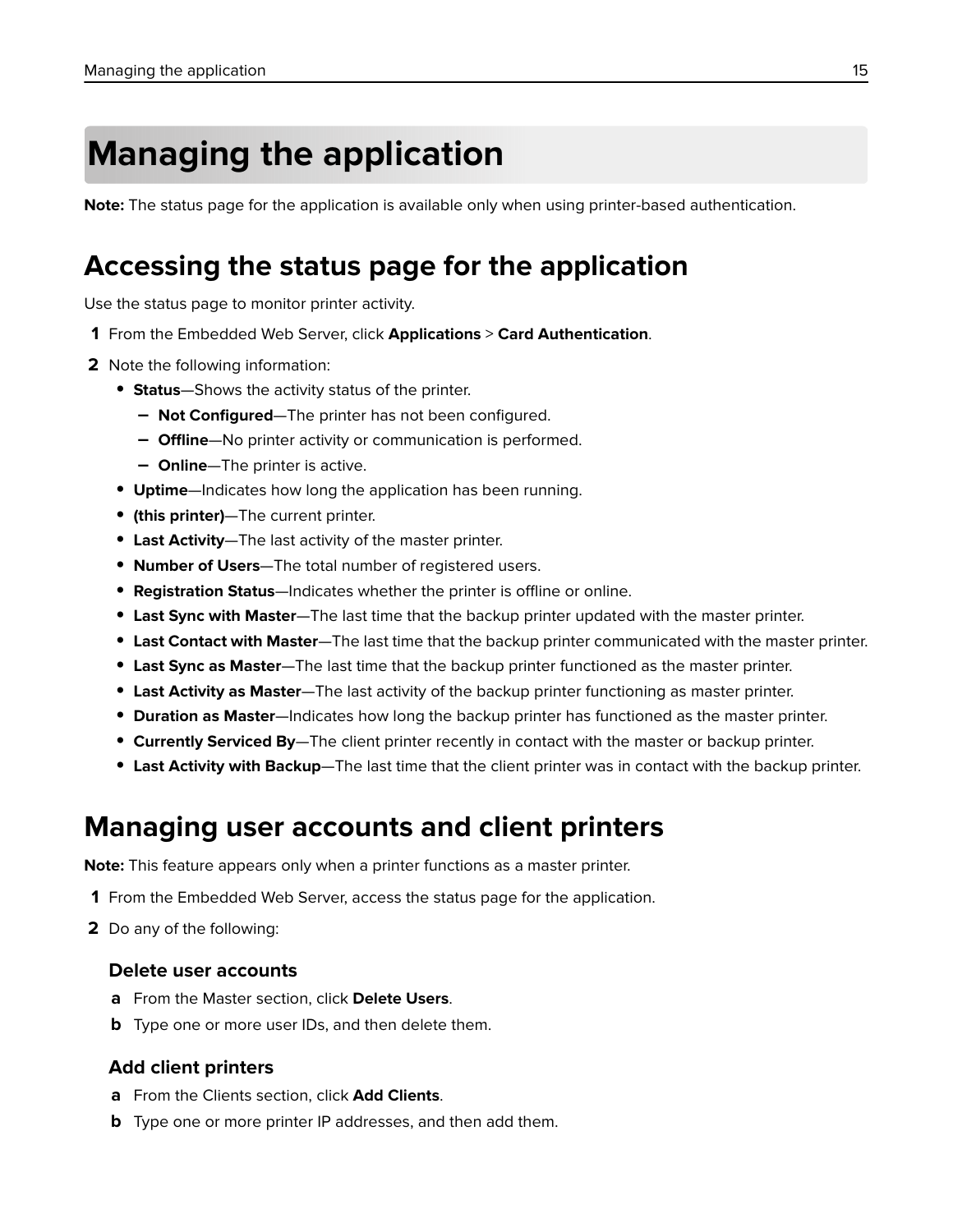#### <span id="page-15-0"></span>**Delete client printers**

**Note:** You cannot delete client printers when the master printer is offline or when the application is uninstalled.

- **a** From the Clients section, select one or more client printers.
- **b** Click **Delete Clients**.

## **Reassigning printer roles**

- **1** Configure a new master printer.
	- **a** From the Embedded Web Server of the new master printer, access the configuration page for the application.
	- **b** From the Printer‑based Card Validation section, set Role to **Master**.
	- **c** Type the host name or IP address of the backup printer.
	- **d** Click **Apply**.
- **2** Assign the backup printer to the new master printer.
	- **a** From the Embedded Web Server of the backup printer, access the configuration page for the application.
	- **b** From the Printer-based Card Validation section, type the host name or IP address of the new master printer.
	- **c** Click **Apply**.
- **3** Delete the client printer from the current master printer.
	- **a** From the Embedded Web Server of the current master printer, access the status page for the application.
	- **b** From the Clients section, delete the client printer.
- **4** Reassign the client printer to the new master printer. Do either of the following:

#### **Using the configuration page for the application**

- **a** From the Embedded Web Server of the client printer, access the configuration page for the application.
- **b** From the Printer-based Card Validation section, set Role to **Client**.
- **c** Type the host name or IP address of the new master printer.

**Note:** Make sure that the host name or IP address of the backup printer is correct.

**d** Click **Apply**.

#### **Using the master printer status page**

- **a** From the Embedded Web Server of the new master printer, access the status page for the application.
- **b** From the Clients section, click **Add Clients**.
- **c** Type the IP address of the client printer, and then add it.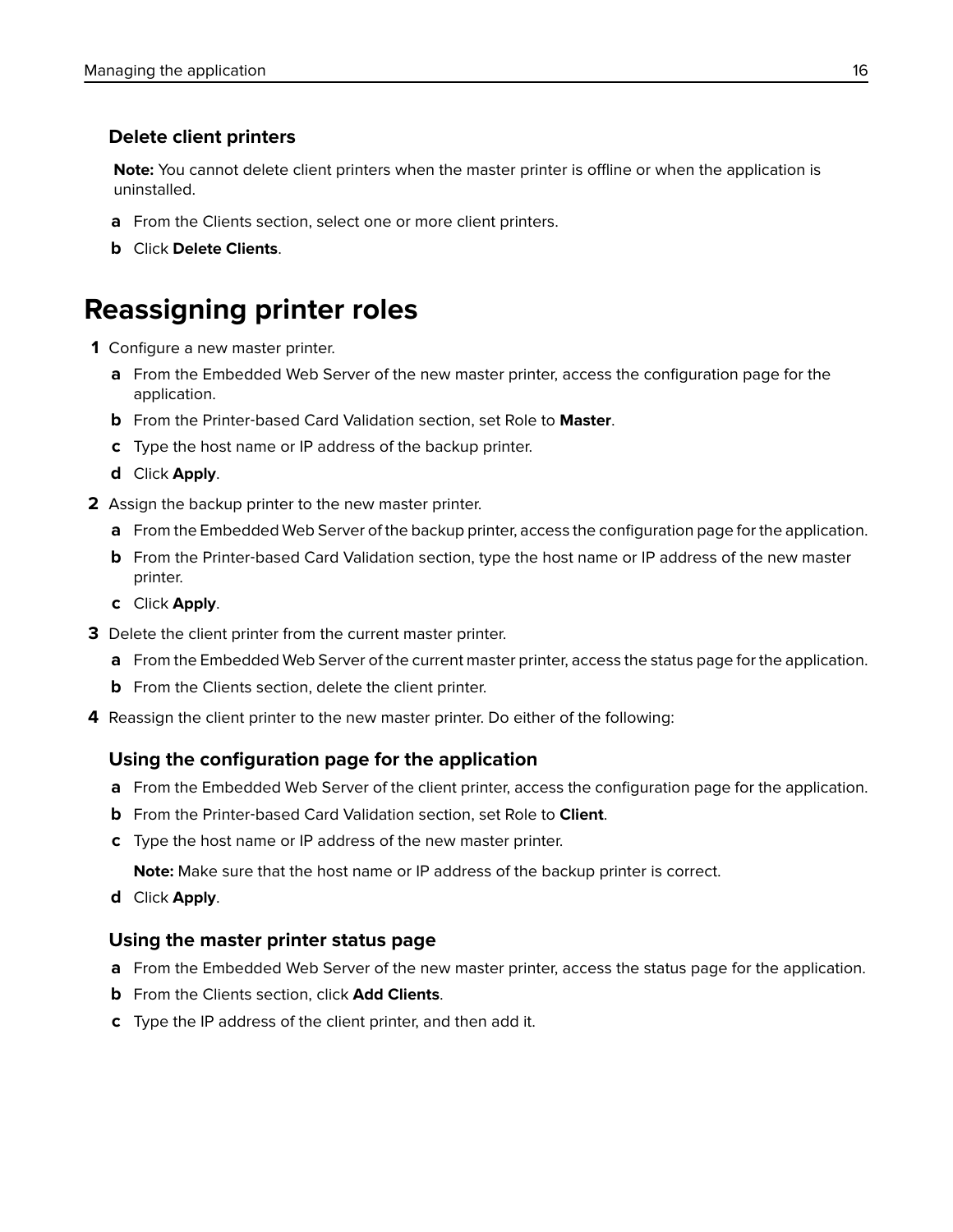# <span id="page-16-0"></span>**Using the application**

## **Registering users**

- **1** Tap your card on the card reader.
- **2** On the printer control panel, enter your credentials.

**Note:** If you are using Kerberos or Active Directory or LDAP+GSSAPI for card registration, then select a realm.

**3** Follow the instructions on the display.

## **Registering a PIN**

Before you begin, make sure that the login method is set to support PIN authentication.

- **1** From the printer control panel, touch **PIN Login**.
- **2** Follow the instructions on the display.

## **Logging in to the printer manually**

- **1** From the printer control panel, touch one of the following:
	- **• PIN Login**
	- **• Manual Login**
	- **• Admin Login**

**Note:** When selecting **Admin Login**, retrieving other user information from the LDAP server is not applicable.

**2** Enter your login credentials.

**Note:** If you are using Kerberos, Active Directory<sup>®</sup>, or LDAP+GSSAPI for manual login, then select a realm.

**3** Follow the instructions on the display.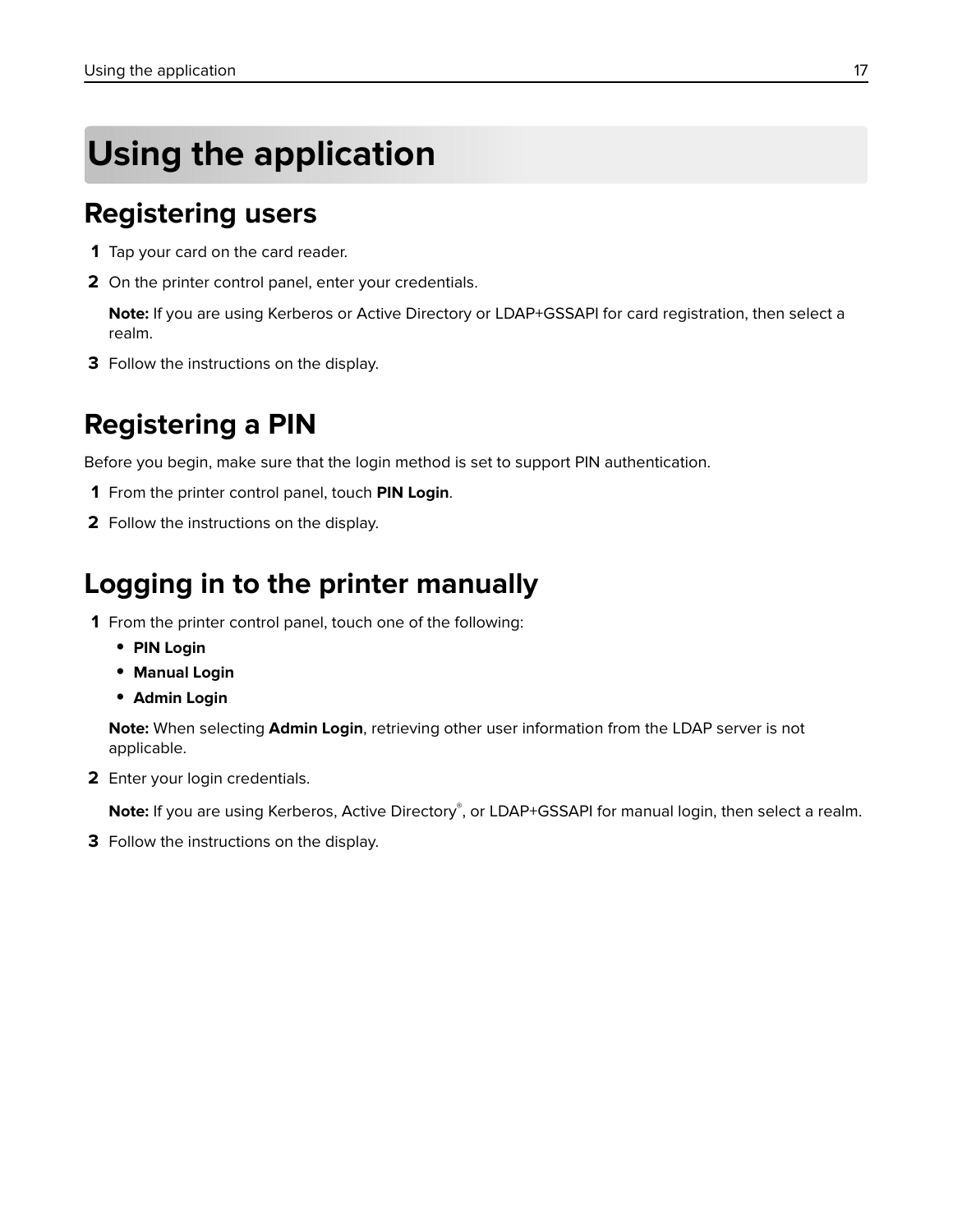# <span id="page-17-0"></span>**Troubleshooting**

# **Application error**

Try one or more of the following:

#### **Check the system log**

- **1** From the Embedded Web Server, click **Settings** or **Configuration**.
- **2** Depending on your printer model, do one of the following:
	- **•** Click **Apps** > **Apps Management**.
	- **•** Click **Device Solutions** > **Solutions (eSF)**.
	- **•** Click **Embedded Solutions**.
- **3** Click **System** > **Log**.
- **4** Select and submit the appropriate filters.
- **5** Analyze the log, and then resolve the problem.

#### **Contact your Lexmark representative**

# **Application does not run with the updated version of SaaS Print Release**

Try one or more of the following:

#### **Make sure that Print Release is configured properly**

If you have upgraded your Print Management SaaS application to Print Release v2.0 or later, then make sure to disable Background and Idle Screen. Assign the Card Authentication access control to Print Release, and then make sure that Print Release is configured properly. For more information, see the Print Release Administrator's Guide.

#### **Contact your Lexmark representative**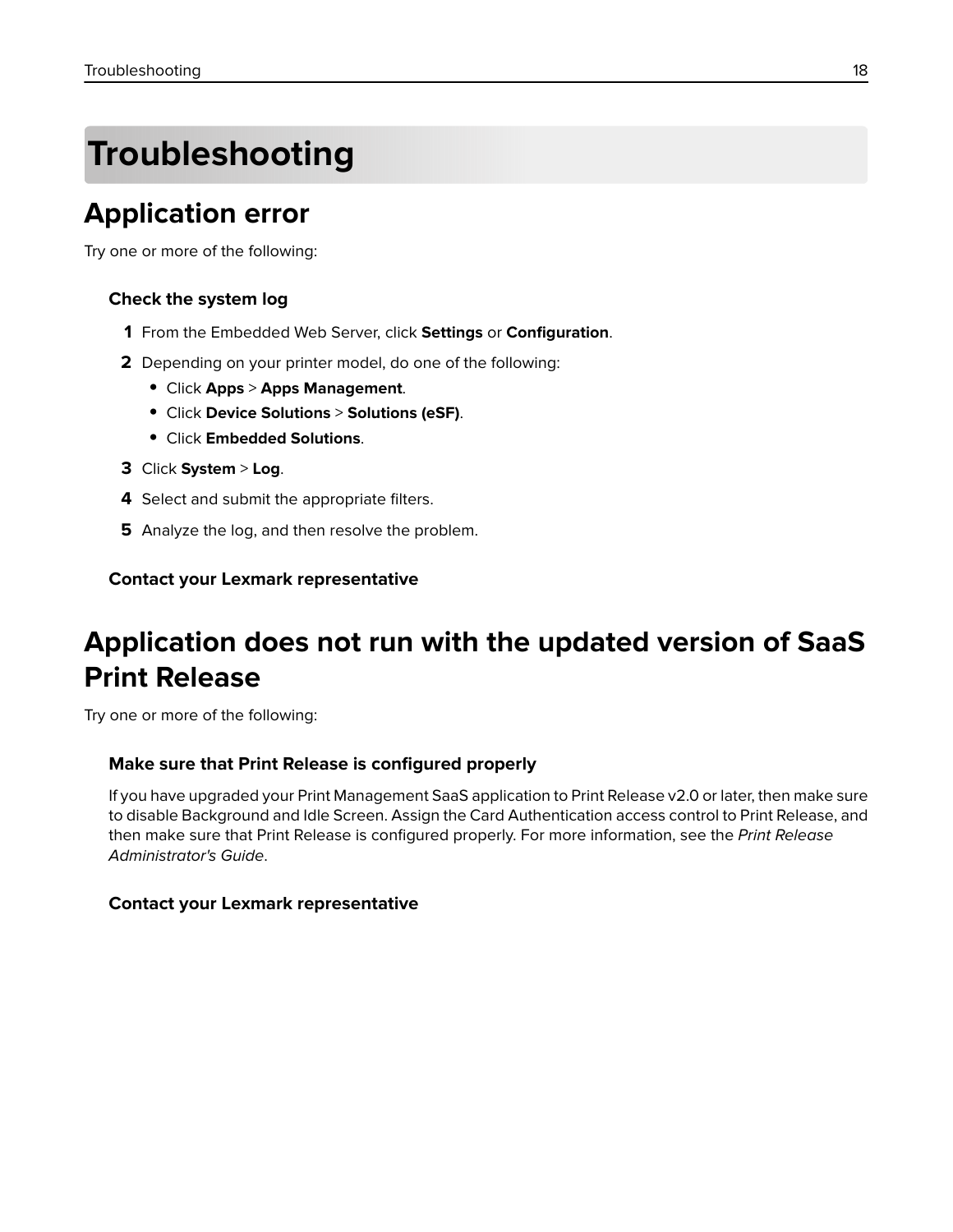## <span id="page-18-0"></span>**Authentication error**

Try one or more of the following:

#### **Increase the printer timeout**

If you are using Identity Service as a card validation method, then the printer may need more time to communicate to the Identity Service Provider.

- **1** From the Embedded Web Server, click **Settings** or **Configuration**.
- **2** Click **General Settings** > **Timeouts**.
- **3** Increase the screen timeout and the sleep mode.
- **4** Click **Submit**.

#### **Make sure that the printer is connected to the network**

For more information, see the printer User's Guide.

#### **Make sure that the security server is online and is not busy**

For more information, contact your system administrator.

# **User is locked out**

The user may have reached the allowed number of login failures.

#### **Increase the lockout time and the allowed number of login failures**

- **1** Depending on your printer model, from the Embedded Web Server, do one of the following:
	- **•** Click **Settings** > **Security** > **Miscellaneous Security Settings** > **Login Restrictions**.
	- **•** Click **Configuration** > **Security**.
- **2** Increase the lockout time and the allowed number of login failures, or the auto logout delay.
- **3** Click **Submit**.

## **Cannot register a client printer**

Try one or more of the following:

#### **Make sure that the master printer or the backup printer is online**

For more information, see ["Accessing the status page for the application" on page 15](#page-14-0).

#### **Make sure that the master printer and the backup printer are configured properly**

For more information, see "Configuring printer-[based user authentication" on page 8](#page-7-0).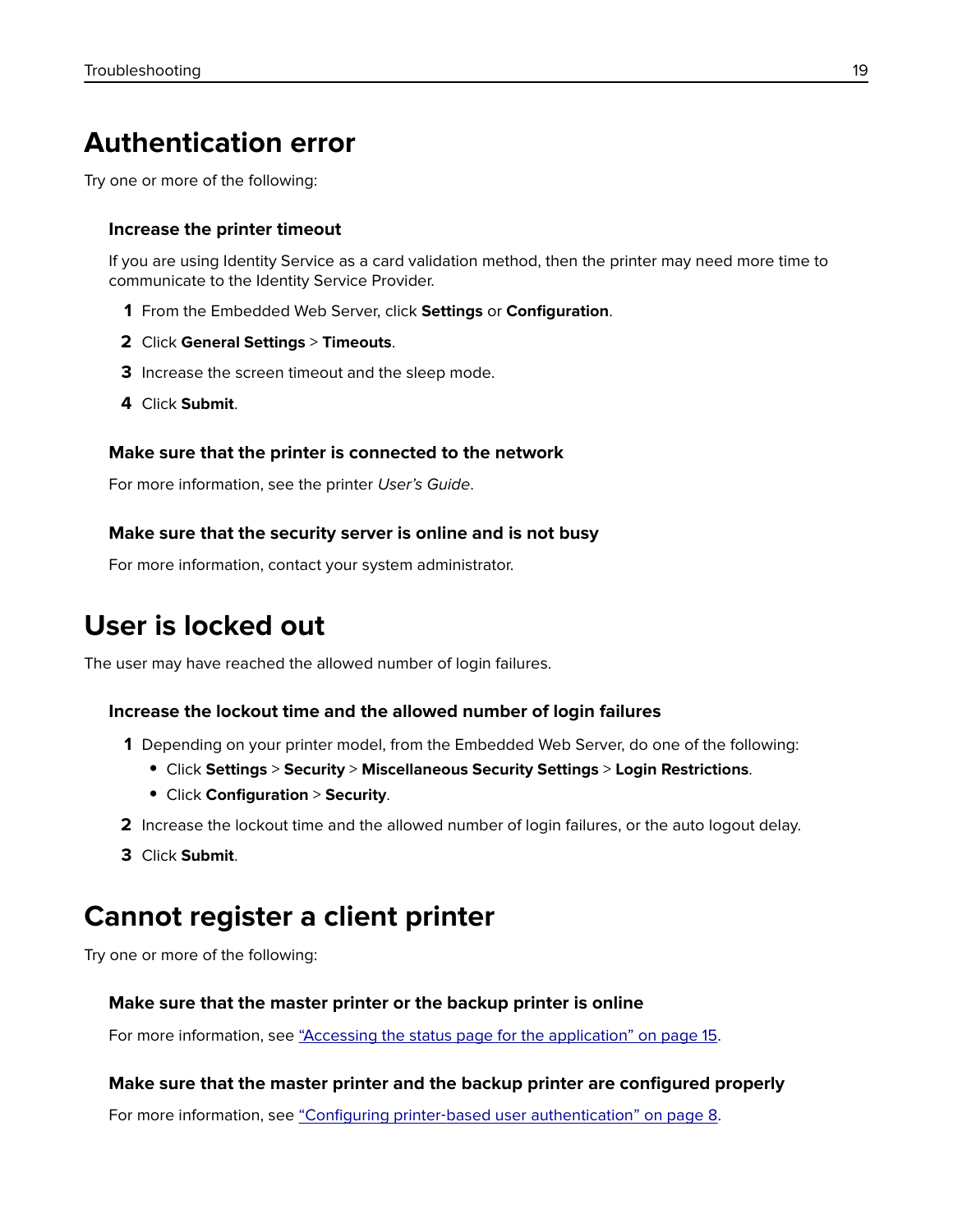#### <span id="page-19-0"></span>**Make sure that you do not exceed 23 registered client printers**

For more information, see ["Managing user accounts and client printers" on page 15](#page-14-0).

#### **Contact your Lexmark representative**

### **Cannot validate the card**

Try one or more of the following:

#### **Set Login Method to Card or Manual Login**

- **1** From the Embedded Web Server, access the configuration page for the application.
- **2** From the Login Screen section, set Login Method to **Card or Manual Login**.
- **3** Click **Apply**.

#### **Contact your Lexmark representative**

### **Cannot find realm information**

Try one or more of the following:

Some login methods for manual login or card registration, such as local accounts or LDAP, do not require realm selection. The login methods that require realm selection are Kerberos, Active Directory, and LDAP+GSSAPI.

#### **Disable realm selection**

- **1** From the Embedded Web Server, access the configuration page for the application.
- **2** From the Advanced Settings section, clear **Use Selected Realm**.
- **3** Click **Apply**.

#### **Change the login method**

- **1** From the Embedded Web Server, access the configuration page for the application.
- **2** From the User Authentication section, set Card Registration Access Control and Manual Login Access Control to **App 1** or **Solution 1**.
- **3** Click **Apply**.

#### **Contact your Lexmark representative**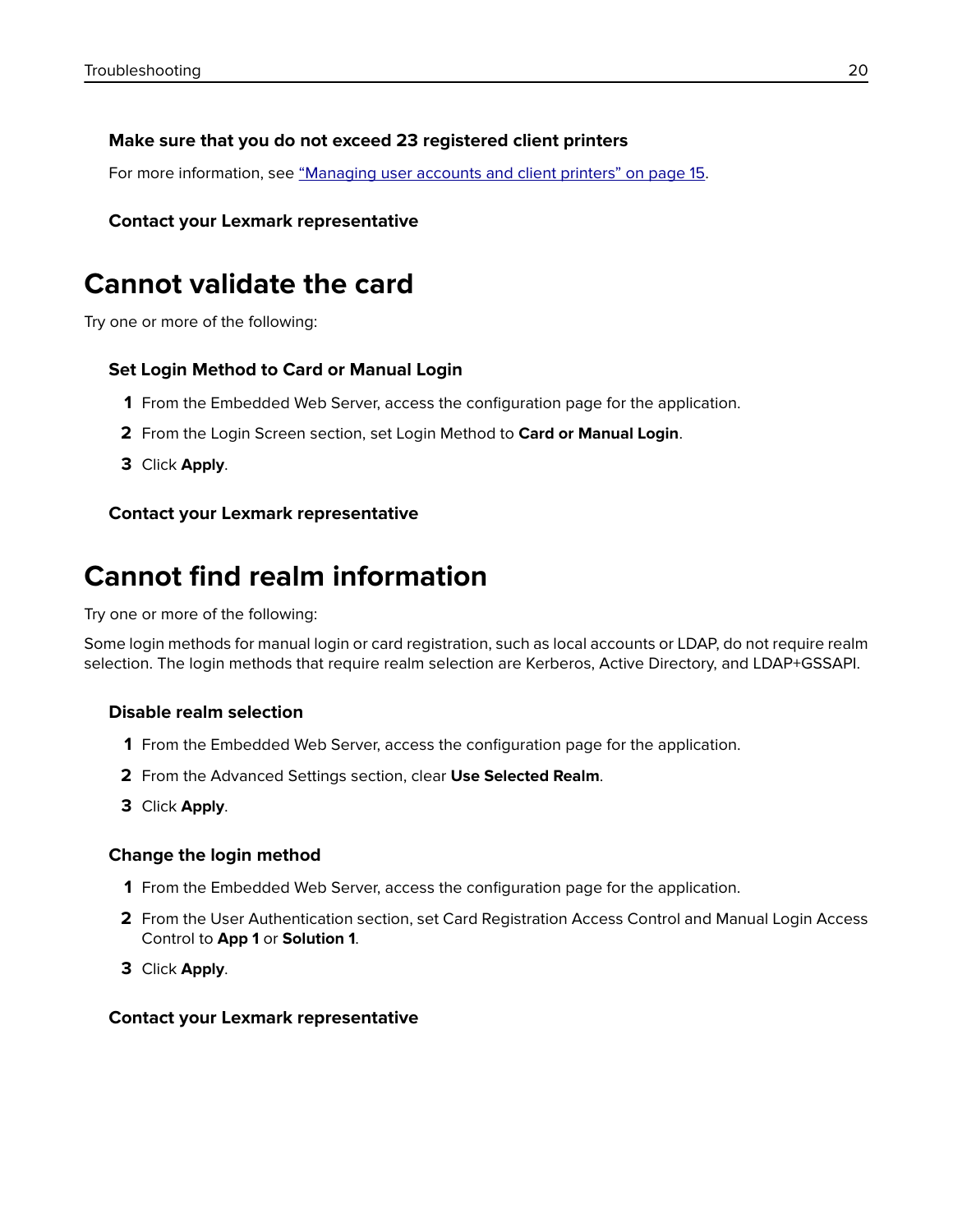# <span id="page-20-0"></span>**Cannot connect to the LDAP server**

Try one or more of the following:

#### **Make sure that the LDAP settings are configured properly**

For more information, see ["Configuring LDAP settings" on page 13.](#page-12-0)

#### **Contact your Lexmark representative**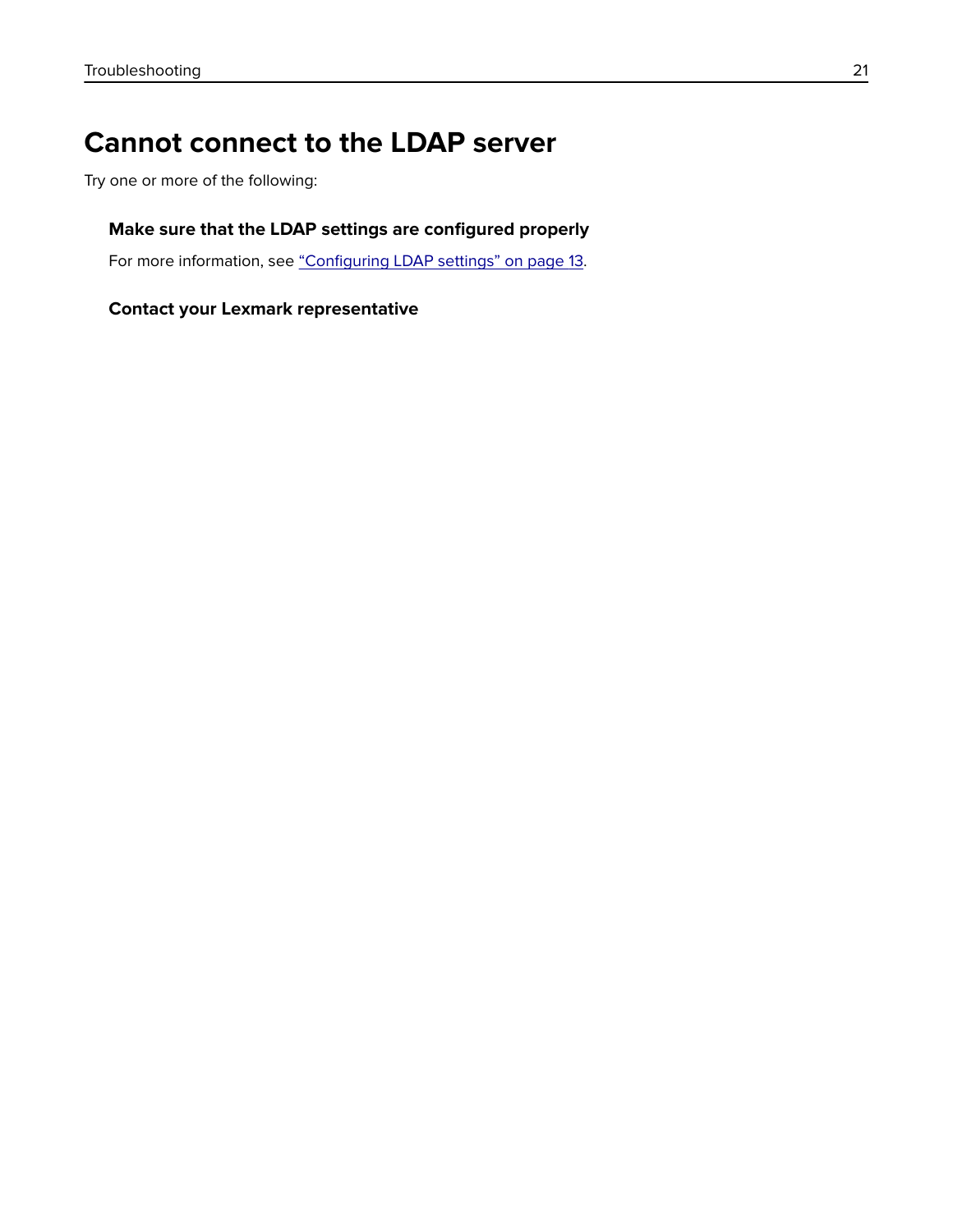# <span id="page-21-0"></span>**Frequently asked questions**

# **Why can't I add or delete a client printer when a backup printer acts as a master printer?**

You can delete or add a client printer only when the master printer is online.

# **Can I remove a client printer and reassign it to its new master printer even if the current master printer is offline?**

Yes, do the following:

- **1** From the Embedded Web Server of the client printer, install the application.
- **2** Set the role as a client printer, and then configure it to its new master and backup printers. For more information, see ["Setting up the role for the printer" on page 9](#page-8-0).

# **What if I accidentally uninstalled the application from the printer?**

- **1** From the Embedded Web Server, install the application.
- **2** Set a role for the printer. For more information, see ["Setting up the role for the printer" on page 9.](#page-8-0)

**Note:** Make sure to set up the master printer, the backup printer, and then the client printers consecutively.

**3** Depending on the role, configure the printer.

**Notes:**

- **•** If the application is reinstalled on a master printer, then assign it to its backup printer.
- **•** If the application is reinstalled on a backup printer, then assign it to its master printer.
- **•** If the application is reinstalled on a client printer, then assign it to its master printer and backup printer.
- **•** For more information, see ["Reassigning printer roles" on page 16.](#page-15-0)

# **Why can't I see the copy or fax button on the lock screen even if I enabled it without logging in?**

Set the copy or fax function access control to **No Security**. For more information, see ["Configuring the login](#page-6-0) [screen" on page 7.](#page-6-0)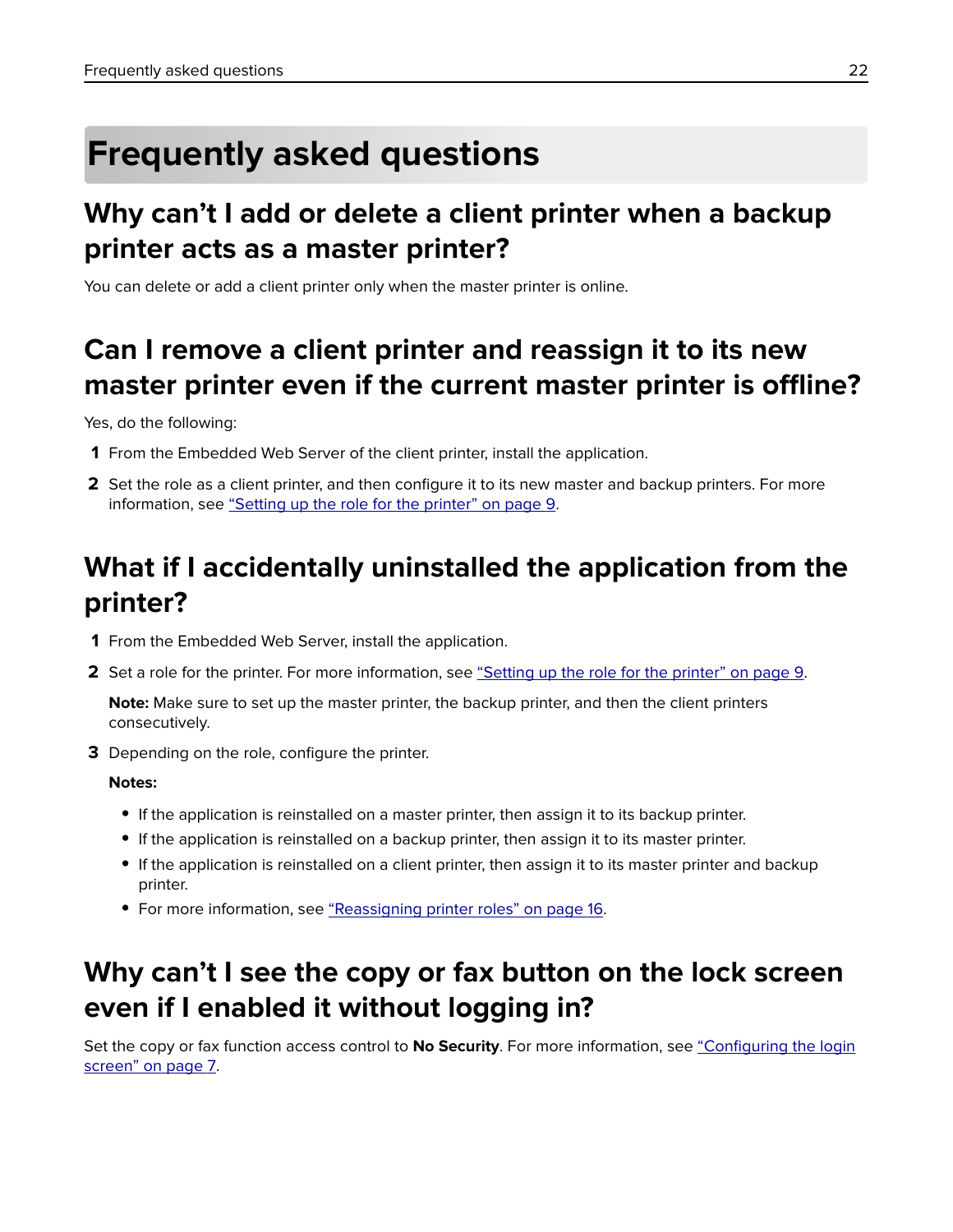# **What happens if I have the same access controls for Manual Login Access Control and Session Access Control?**

To access printer functions from the home screen, you are required to enter your credentials when you log in manually.

# **Can I have different access controls for Manual Login Access Control and Card Validation?**

Yes, except when you are using Identity Service authentication, then set Manual Login Access Control and Card Validation to **Identity Service**.

# **Why does the Admin Login feature not work with network accounts?**

The **Admin Login** feature is applicable only to Internal Accounts, PIN, and Password security templates.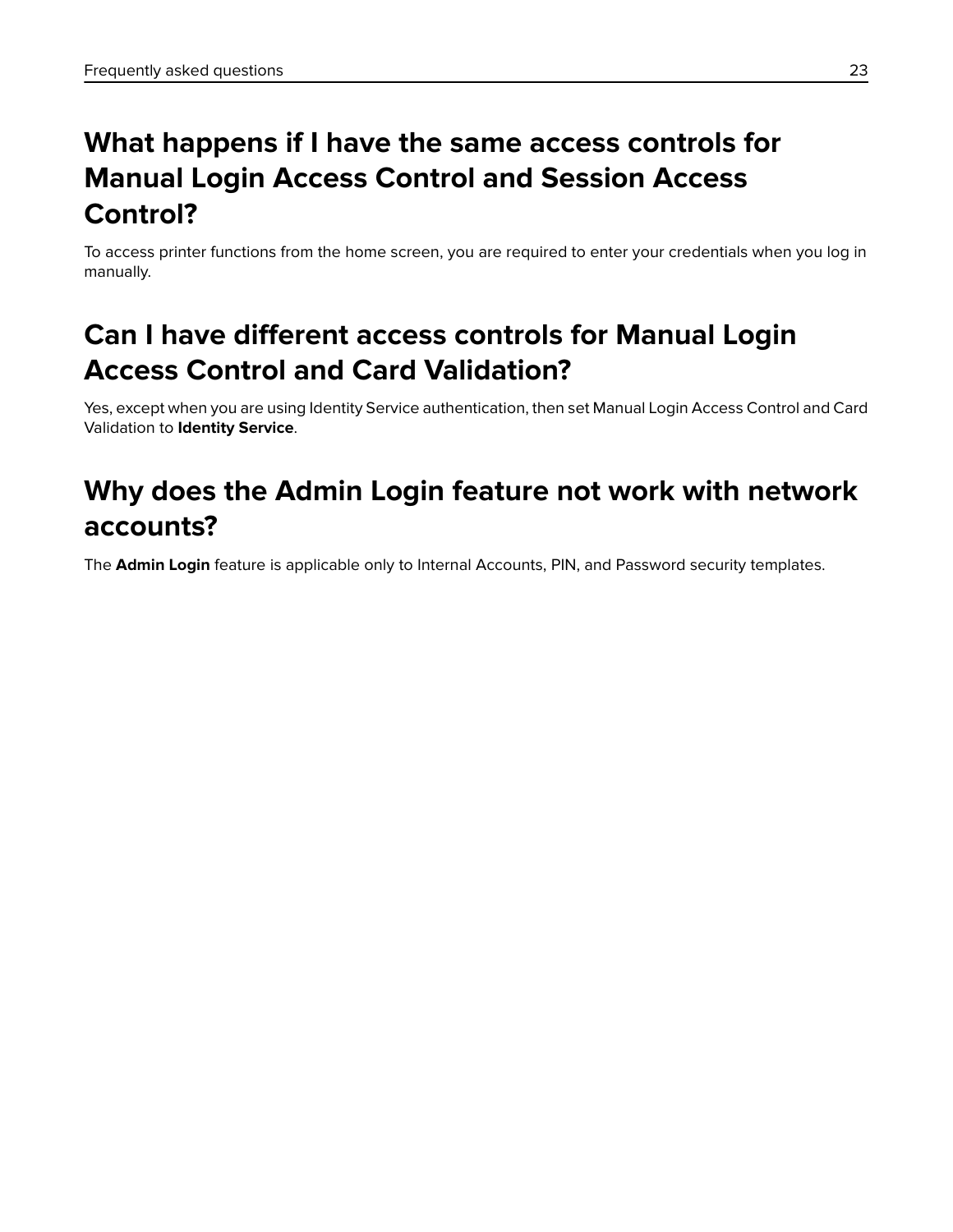# <span id="page-23-0"></span>**Notices**

### **Edition notice**

December 2020

**The following paragraph does not apply to any country where such provisions are inconsistent with local law:** LEXMARK INTERNATIONAL, INC., PROVIDES THIS PUBLICATION "AS IS" WITHOUT WARRANTY OF ANY KIND, EITHER EXPRESS OR IMPLIED, INCLUDING, BUT NOT LIMITED TO, THE IMPLIED WARRANTIES OF MERCHANTABILITY OR FITNESS FOR A PARTICULAR PURPOSE. Some states do not allow disclaimer of express or implied warranties in certain transactions; therefore, this statement may not apply to you.

This publication could include technical inaccuracies or typographical errors. Changes are periodically made to the information herein; these changes will be incorporated in later editions. Improvements or changes in the products or the programs described may be made at any time.

References in this publication to products, programs, or services do not imply that the manufacturer intends to make these available in all countries in which it operates. Any reference to a product, program, or service is not intended to state or imply that only that product, program, or service may be used. Any functionally equivalent product, program, or service that does not infringe any existing intellectual property right may be used instead. Evaluation and verification of operation in conjunction with other products, programs, or services, except those expressly designated by the manufacturer, are the user's responsibility.

For Lexmark technical support, go to **<http://support.lexmark.com>**.

For information on Lexmark's privacy policy governing the use of this product, go to **[www.lexmark.com/privacy](http://www.lexmark.com/privacy)**.

For information on supplies and downloads, go to **[www.lexmark.com](http://www.lexmark.com)**.

**© 2014 Lexmark International, Inc.**

**All rights reserved.**

### **GOVERNMENT END USERS**

The Software Program and any related documentation are "Commercial Items," as that term is defined in 48 C.F.R. 2.101, "Computer Software" and "Commercial Computer Software Documentation," as such terms are used in 48 C.F.R. 12.212 or 48 C.F.R. 227.7202, as applicable. Consistent with 48 C.F.R. 12.212 or 48 C.F.R. 227.7202-1 through 227.7207-4, as applicable, the Commercial Computer Software and Commercial Software Documentation are licensed to the U.S. Government end users (a) only as Commercial Items and (b) with only those rights as are granted to all other end users pursuant to the terms and conditions herein.

### **Trademarks**

Lexmark and the Lexmark logo are trademarks or registered trademarks of Lexmark International, Inc. in the United States and/or other countries.

All other trademarks are the property of their respective owners.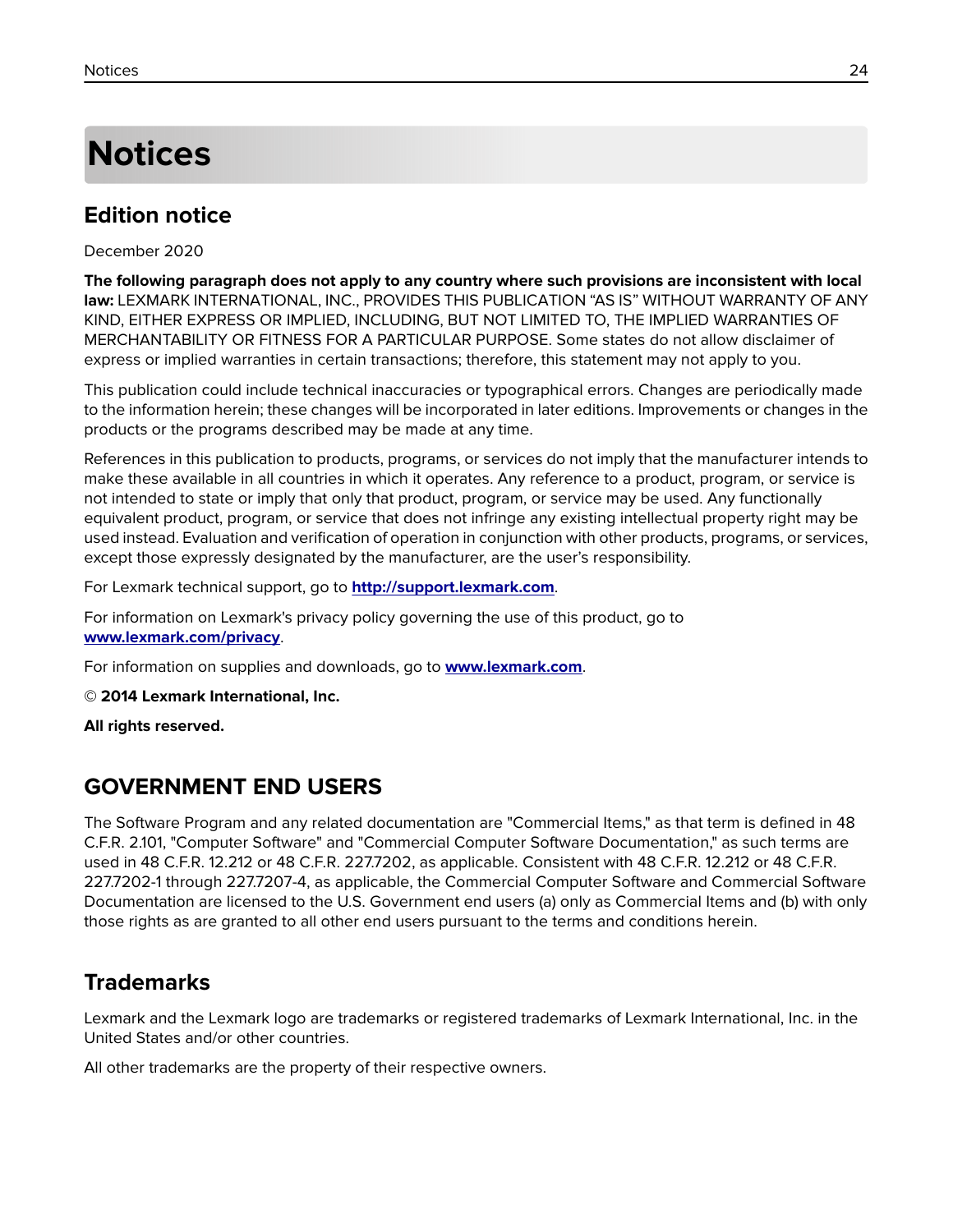# <span id="page-24-0"></span>**Index**

### **A**

access controls configuring [6](#page-5-0) accessing status page [15](#page-14-0) accessing the configuration page [7](#page-6-0) accessing the Embedded Web Server [5](#page-4-0) adding client printers [15](#page-14-0) users [17](#page-16-0) adding an internal user account [5](#page-4-0) administrator authentication configuring [7](#page-6-0) application error [18](#page-17-0) application preferences setting [13](#page-12-0) assigning the backup printer [16](#page-15-0) authentication error [19](#page-18-0)

### **B**

backup printer assigning [16](#page-15-0) setting up [9](#page-8-0)

### **C**

cannot connect to the LDAP server [21](#page-20-0) cannot find realm information [20](#page-19-0) cannot register a client printer [19](#page-18-0) cannot validate the card [20](#page-19-0) client printers adding [15](#page-14-0) deleting [15](#page-14-0) migrating [16](#page-15-0) setting up [9](#page-8-0) configuration file exporting or importing [14](#page-13-0) configuration page for the application accessing [7](#page-6-0) configuring login method [7](#page-6-0) login screen [7](#page-6-0)

configuring a new master printer [16](#page-15-0) configuring access controls [6](#page-5-0) configuring administrator authentication [7](#page-6-0) configuring Identity Service settings [11](#page-10-0) configuring Identity Service user authentication [10](#page-9-0) configuring LDAP settings [13](#page-12-0) configuring LDAP user authentication [12](#page-11-0) configuring PIN settings [12](#page-11-0) configuring PIN user authentication [12](#page-11-0) configuring printer‑based user authentication [8](#page-7-0) configuring realms login methods [14](#page-13-0) configuring web service settings [10](#page-9-0) configuring web service user authentication [9](#page-8-0) creating a security template [6](#page-5-0)

### **D**

deleting client printers [15](#page-14-0) user accounts [15](#page-14-0)

### **E**

Embedded Web Server accessing [5](#page-4-0) enabling a beep after logging in [13](#page-12-0) exporting a configuration file [14](#page-13-0)

### **F**

frequently asked questions [22](#page-21-0)

### **I**

Identity Service settings configuring [11](#page-10-0) Identity Service user authentication configuring [10](#page-9-0) importing a configuration file [14](#page-13-0) internal user accounts adding [5](#page-4-0) grouping [5](#page-4-0)

### **L**

LDAP settings configuring [13](#page-12-0) LDAP user authentication configuring [12](#page-11-0) logging in to the printer manually [17](#page-16-0) login manual [17](#page-16-0) PIN [17](#page-16-0) login method configuring [7](#page-6-0) login profile using [13](#page-12-0) login screen configuring [7](#page-6-0)

### **M**

manual login [17](#page-16-0) master printer setting up [9](#page-8-0) migrating client printers [16](#page-15-0)

### **N**

new master printer configuring [16](#page-15-0)

### **O**

overview [4](#page-3-0)

### **P**

PIN registering [17](#page-16-0) PIN login [17](#page-16-0) PIN settings configuring [12](#page-11-0) PIN user authentication configuring [12](#page-11-0) printer roles reassigning [16](#page-15-0) printers setting up [9](#page-8-0)